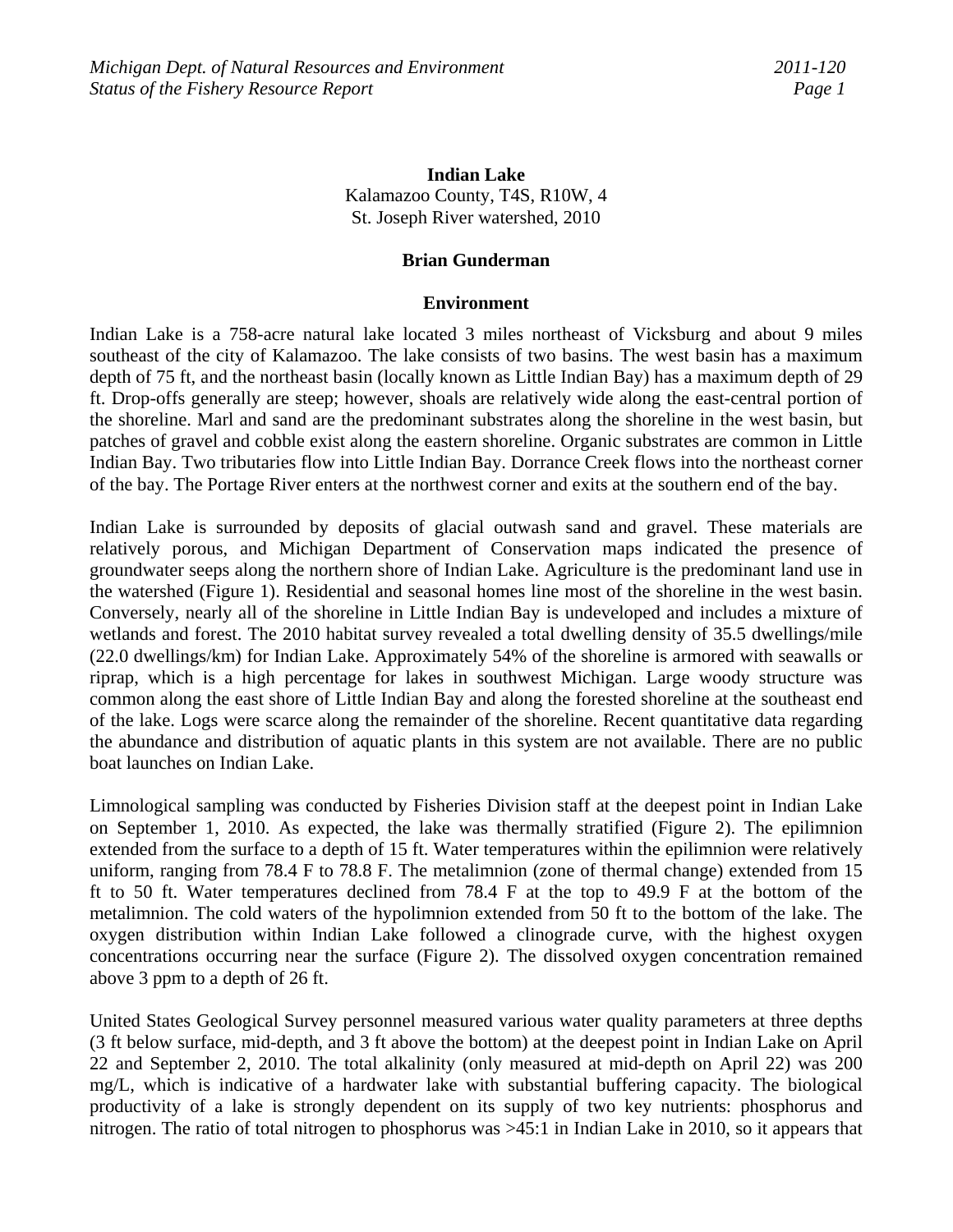phosphorus is the limiting nutrient in this system (Shaw et al. 2004). Total phosphorus concentrations were low relative to most other lakes in southwest Michigan, ranging from 0.004 mg/L to 0.015 mg/L. The chlorophyll a concentration, which provides an index of algal biomass, was 0.0016 mg/L. Secchi disk depth declined from 24 ft in April to 8 ft in September. Based on these water quality measurements, Indian Lake is considered a borderline oligotrophic-mesotrophic lake (low to moderate productivity; Carlson and Simpson 1996).

### **History**

The first fisheries survey of Indian Lake was completed in 1888. Cisco, black crappie, rock bass, "black bass" (presumably largemouth bass), yellow perch, northern pike, suckers, and bullheads were collected in this initial assessment. During 1933 through 1945, bluegills, largemouth and smallmouth bass, and yellow perch were stocked in Indian Lake (Table 1). Throughout the state, annual stocking programs for these warmwater fish species were discontinued after fisheries managers determined that such programs were unnecessary and could have undesirable effects on the receiving populations (e.g., reduced growth due to increased competition for forage). In addition to the species previously listed, angler reports from 1945 indicated the presence of common carp, bowfin, and gar in Indian Lake.

Rainbow trout were stocked periodically in Indian Lake from 1946 through 1964. This stocking program was discontinued due to poor survival of stocked trout. Fisheries Division files indicate that a local sport fishing group stocked spring fingerling walleyes in the lake during 1965 and 1967. Michigan Department of Conservation personnel sampled with gill nets during the fall of 1965, but failed to capture any walleye. Ciscoes (lake herring) and yellow perch composed the bulk of the catch, and anglers reported good fishing for ciscoes.

A local sport fishing group stocked spring fingerling walleyes in Indian Lake during 1981 through 1984. The stocking density for this program was approximately 4 fish/acre, which is a low stocking density relative to current Michigan Department of Natural Resources (MDNR) stocking guidelines (Dexter and O'Neal 2004). Rainbow trout also were stocked in Indian Lake in 1999.

### **Current Status**

A variety of methods were used to evaluate the fish community in Indian Lake during May 2010. Fish were captured with trap nets, fyke nets, gill nets, seines, and nighttime electrofishing gear as part of the MDNR's Status and Trends Program (Table 2). This program involves standardized sampling in randomly selected lakes to provide information regarding spatial and temporal trends in Michigan's fish communities. Total lengths were recorded for all fish. For game fish species, dorsal spine or scale samples were collected from 10 fish per inch group for age determination.

Twenty-five fish species were collected during the 2010 survey (Table 3). Bluegill ( $n = 873$ ) was the most abundant game fish species, composing 21% of the catch by number and 23% of the catch by weight. Sixty-eight percent of the bluegills were 6 inches or larger. Size structures of bluegill populations can be challenging to interpret because each gear type exhibits some degree of size selectivity (Figure 3). In an effort to minimize the subjectivity associated with analyses of bluegill catch data, Schneider (1990) developed a standardized scoring system for interpreting lengthfrequency distributions of bluegills collected with various types of sampling gear. The size scores for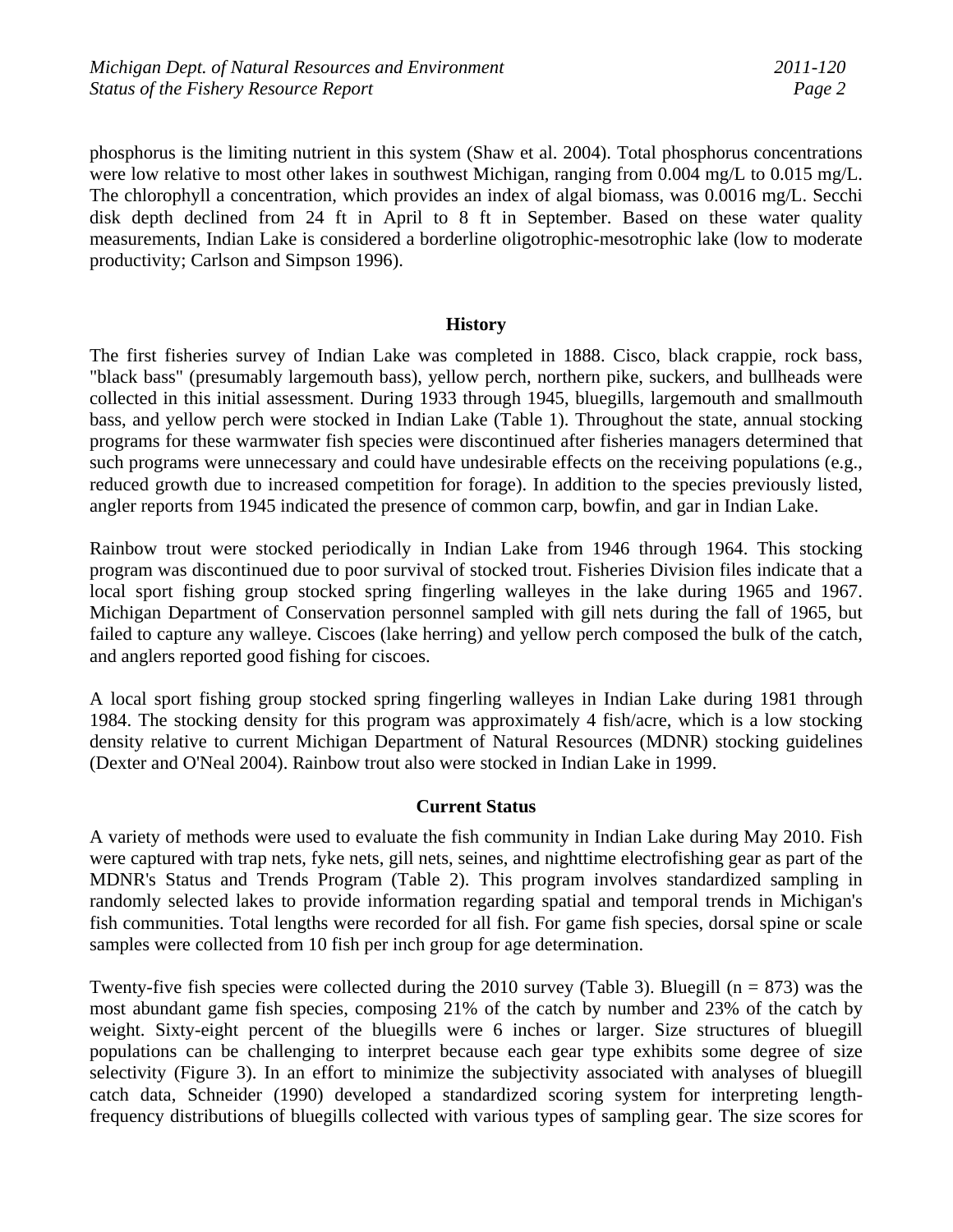the Indian Lake bluegill population were 5.8 (good-excellent) based on the trap net sample and 3.5 (acceptable-satisfactory) based on the electrofishing sample (Schneider 1990).

The mean growth index for bluegills was +0.2, which is indicative of average growth. Total lengths for age 1-3 bluegills were slightly below average, whereas total lengths for age 4 and older bluegills were slightly above average (Figure 4). Nine year classes of bluegills were collected (Figure 5). Age 4 fish were particularly abundant, composing 41% of the bluegill catch. Annual total mortality was estimated to be 72% for adult bluegills (ages 4-8; Figure 6).

Rock bass ( $n = 323$ ) composed about 8% of the catch by number and 11% by weight. Growth was average, and 77% of the rock bass captured were 6 inches or larger. Black crappies  $(n = 62)$  were less common, but 84% of the crappies were 7 inches or larger. The mean growth index for black crappies was +0.6, which indicates that growth was slightly above average. Few yellow perch and pumpkinseed sunfish were collected during the 2010 survey.

Numerically, largemouth bass ( $n = 133$ ) were the most abundant predators in the catch. Most of the largemouth bass were in the 9.0-12.9 inch size range (Figure 7). Legal-size fish (14 inches and larger) made up 8% of the catch, and the largest largemouth bass collected was 19 inches. Mean lengths-atage were near average for age 1-3 fish and below average for age 4 and older fish (Figure 8). Nine year classes were represented in the sample (Figure 9). Annual total mortality of largemouth bass ages 4 to 9 was estimated to be 56% (Figure 10).

Northern pike  $(n = 32)$  were the dominant predators in terms of biomass. Sixty-nine percent of the pike collected were larger than the minimum size limit of 24 inches and 13% were > 30 inches (Figure 11). Fish from seven different year classes were captured during the survey (Figure 12). Mean lengths-atage were substantially above average for northern pike in Michigan (mean growth index  $= +3.7$ ), indicating rapid growth of northern pike in this system (Figure 13).

Smallmouth bass ( $n = 11$ ) and channel catfish ( $n = 5$ ) were minor components of the fish community. Five year classes of smallmouth bass were documented. The limited data available suggest relatively slow growth of smallmouth bass in Indian Lake.

## **Analysis and Discussion**

Indian Lake supports a well-balanced fish community. Predators (northern pike, bass, gar, bowfin, and grass pickerel) composed 33% of the biomass, planktivore-insectivores (bluegill, black crappie, yellow perch, mimic shiners, and brook silversides) composed 26%, and benthivores made up 31% of the biomass during the 2010 survey. Schneider (2000) observed that predators typically compose 20-50% of the biomass in lakes with desirable fish communities. Based on this standard, Indian Lake appears to have a healthy predator-prey ratio.

Bluegills are the primary game fish in Indian Lake. Catch-per-effort (CPE) with specific gear types provides an index of relative abundance of bluegills. For Indian Lake, the trap net CPE was 41.4 fish/net night. For lakes surveyed as part of the Status and Trends Program during 2002-2007, the statewide average was 48.1 bluegills/net night and the average for lakes in southwestern Michigan was 78.8 bluegills/net night (K. Wehrly, MDNR - Fisheries Division, unpublished). With electrofishing gear, the Indian Lake CPE was 3.2 fish/minute, whereas the statewide average was 4.9 fish/minute and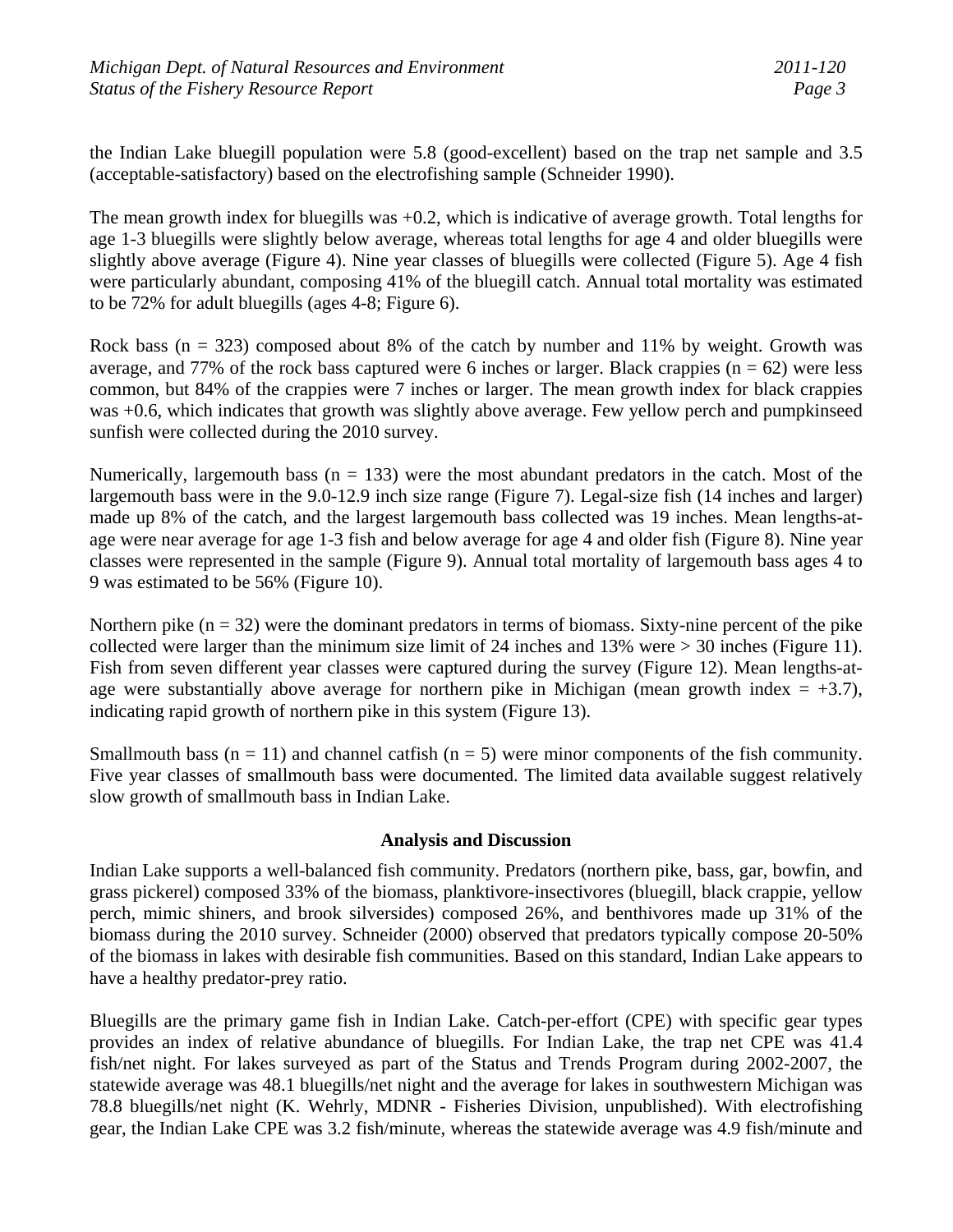the southwestern Michigan average was 5.9 fish/minute. Thus, it appears that the population density for bluegills in Indian Lake is fairly low.

Overall, bluegills exhibited a satisfactory to good size structure. Bluegills in the 8-inch size class are common and some 9-inch fish are present. The rapid increase in growth between ages 3 and 4 suggests a change in foraging strategy. Juvenile bluegills typically are confined to vegetation to avoid predators, whereas larger bluegills often forage on Daphnia in open water (Spotte 2007).

Annual total mortality for adult bluegills was estimated to be 72%, which is higher than the median of mortality estimates reported by Schneider (2000). Multiple factors could be responsible for the apparent scarcity of older bluegills in this system. High fishing mortality could have produced the observed population age structure; however, no creel survey data are available to test this hypothesis. High natural mortality would have a similar effect on the population age structure. The overall predator-prey ratio was within the target range for Michigan fish populations, but the ratio of largemouth bass to bluegills was relatively high in Indian Lake. For electrofishing surveys conducted on southwestern Michigan lakes during 2002-2007, the median catch ratio was 3.6 bluegills for each largemouth bass collected (K. Wehrly, MDNR - Fisheries Division, unpublished). During the 2010 electrofishing survey on Indian Lake, only 1.5 bluegills were captured for each largemouth bass collected. Another possible explanation for the observed size structure is that bluegill reproductive success was greater in 2005 and 2006 than in previous years. Such recruitment variability would lead to overestimation of annual total mortality.

Rock bass of harvestable size are common in Indian Lake. No creel survey data are available for Indian Lake, but it is likely that few anglers specifically target or harvest this species. Black crappies are less abundant; however, they probably support a modest targeted fishery during the spring spawning period. Yellow perch and pumpkinseeds are rare in Indian Lake, but add to the overall panfish diversity in this system.

The electrofishing CPE for largemouth bass was 2.1 fish/minute. This catch rate is slightly above the average of 1.6 fish/minute for southwestern Michigan lakes. Thus, it appears that bass abundance is in the normal range for lakes in this region.

The size structure of the largemouth bass population was skewed slightly towards sub-legal fish. Three factors determine the size structure of fish populations:recruitment, annual mortality, and growth. Because sampling only was conducted during a single year, data on year-to-year variation in recruitment of largemouth bass in Indian Lake are not available. Based on the catch curve analysis (which assumes consistent recruitment from year-to-year), annual total mortality in Indian Lake was estimated to be 56% (Figure 10). This estimate is close to the median (58%) of the annual mortality values reported by Allen et al. (2008) for North American largemouth bass populations. Thus, the available data suggest that annual total mortality of largemouth bass in Indian Lake is within the normal range for this species.

The scarcity of large bass in Indian Lake is primarily the result of slow growth. Under average growth conditions, largemouth bass reach the minimum size limit of 14 inches at age 5 (Figure 8). In Indian Lake, largemouth bass do not reach 14 inches until age 6. Given annual total mortality of 56%, this means that 56% fewer bass reach legal size than would attain legal size under average growth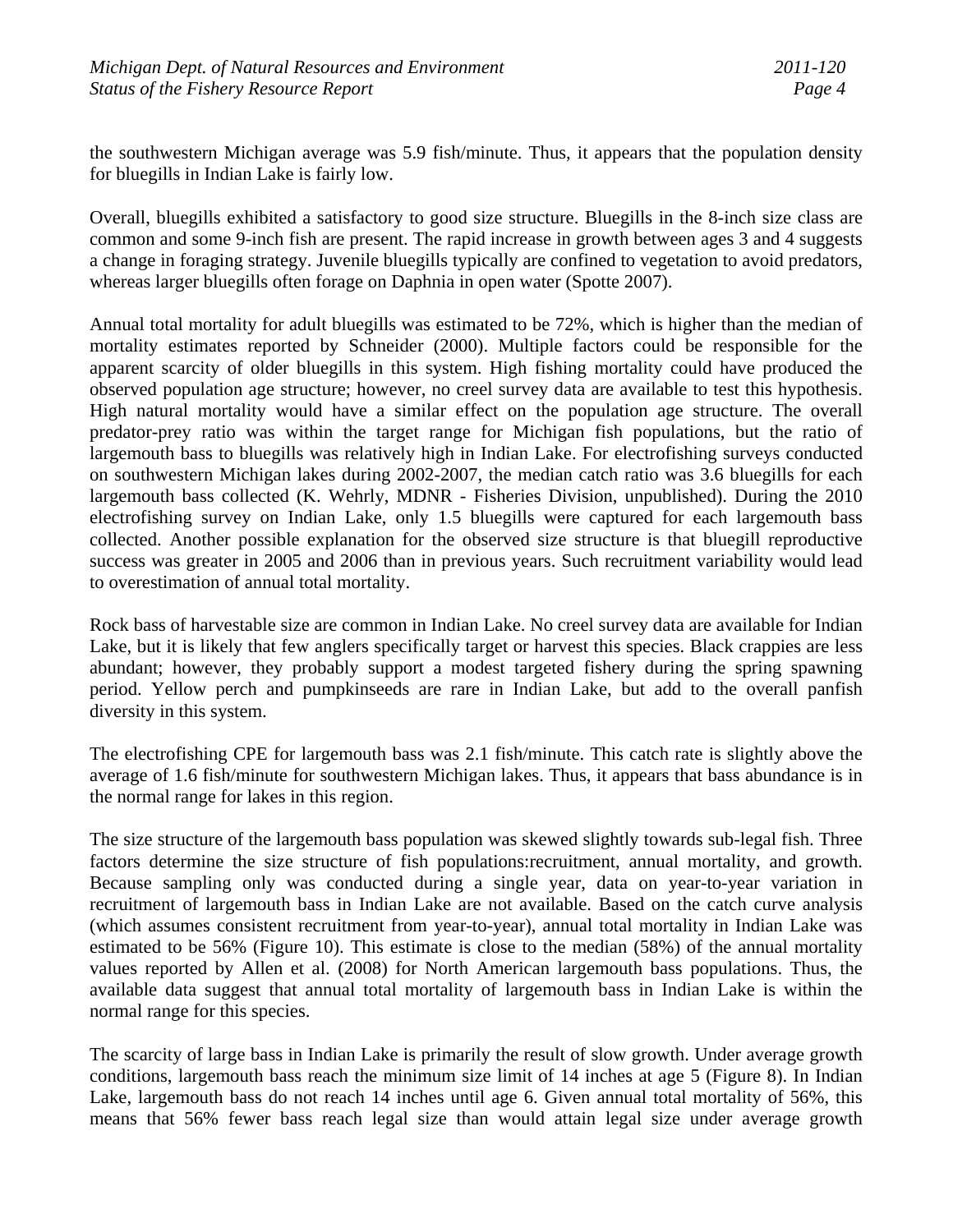conditions. In Indian Lake, the combination of below average growth and average total annual mortality has resulted in a largemouth bass population with a low percentage of fish larger than 14 inches.

The slow growth of largemouth bass in this system suggests that forage is limited. Although mean lengths-at-age for young bass were near the state average, mean lengths-at-age for adult fish (age 4 and older) were > 1 inch below average. The seine catch indicated that shiners were abundant in Indian Lake. Shiners are suitable forage for juvenile bass, but adult bass require larger prey (e.g., bluegills) for optimal growth. As noted previously, bluegill abundance is relatively low in this system.

Northern pike abundance in Indian Lake is about average for lakes in this region. The gill net CPE for northern pike was 2.7 fish/net night in Indian Lake, compared to the statewide average of 2.6 fish/net night and the average of 2.5 fish/net night for southwestern Michigan lakes (K. Wehrly, MDNR - Fisheries Division, unpublished). Growth of northern pike is excellent. Under average growth conditions, northern pike do not reach 24 inches until age 4. In Indian Lake, most pike reach this size by age 3.With such rapid growth, this lake has the potential to produce trophy-sized northern pike.

Ciscoes currently are classified as a threatened species in Michigan. This species was abundant in Indian Lake during past surveys, but no ciscoes were captured during the 2010 sampling effort. Ciscoes require cool, well-oxygenated water. During the summer, ciscoes are restricted to water layers where the temperature is 68 F or less and the dissolved oxygen concentration is at least 3.0 ppm (Latta 1995). The limnological sampling conducted on September 1, 2010 indicated that such conditions existed in a narrow layer from 23.5 ft to 26 ft in the main basin of Indian Lake. This information suggests that Indian Lake may provide marginal habitat for ciscoes during warm summers. The absence of ciscoes during the 2010 survey does not necessarily indicate that the species has been extirpated from this system, but it is a cause for concern. Additional gill net sampling conducted during the spawning season (late October-early November) is warranted to thoroughly evaluate the status of the cisco population in Indian Lake.

## **Management Direction**

Four fisheries management goals have been developed for Indian Lake. Goal 1: Assess the status of the cisco population. Goal 2: Maintain a healthy predator-prey ratio within the fish community. Goal 3: Protect and rehabilitate habitat for fish and other aquatic organisms. Goal 4: Acquire and develop a public access site on Indian Lake.

To accomplish Goal #1, a cisco survey utilizing gill nets will be conducted during the fall of 2011. Ciscoes move into shallow water for spawning shortly before the formation of ice cover, and this is the period when they are most vulnerable to capture with fisheries assessment gear.

Some anglers have expressed interest in stocking walleyes in Indian Lake. This activity would not be compatible with Goal #2 and is not recommended. Predators currently compose about 33% of the biomass of the fish community, which is in the middle of the target range proposed by Schneider (2000). Adding additional predators to the fish community could skew this balance. The addition of walleyes would be expected to reduce bluegill abundance, decrease growth rates for largemouth bass, and reduce abundance of ciscoes (if a cisco population still exists).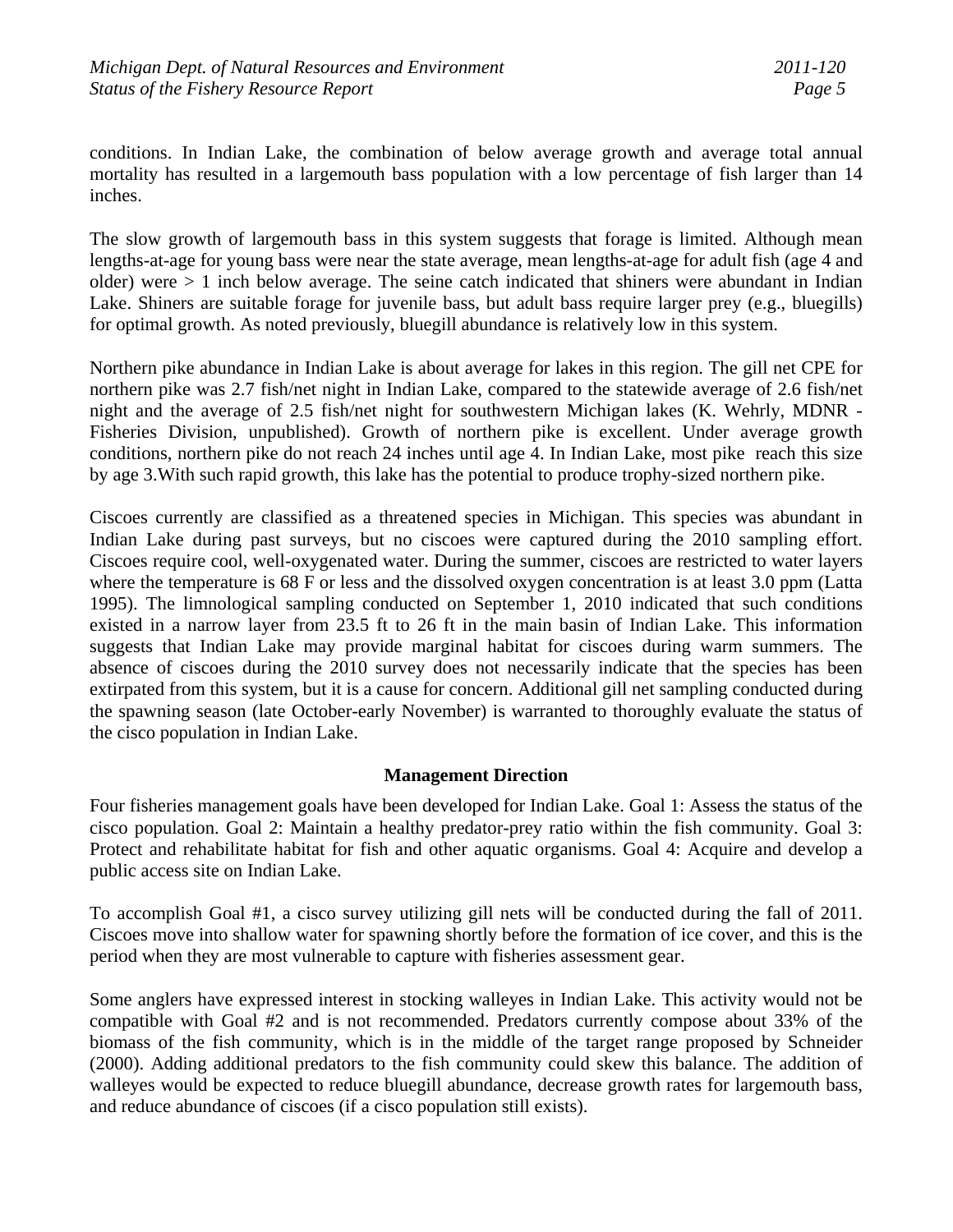At least three different methods will be used to accomplish Goal #3. Fisheries Division personnel will continue to review Michigan Department of Environmental Quality permit applications for potential effects on aquatic resources. If a proposed project is likely to degrade the aquatic habitat, Fisheries Division staff will object to the proposal and suggest feasible alternatives. Fisheries Division will work with the Indian Lake Association and other organizations to educate riparian landowners on the effects of various practices (e.g., chemical weed treatments and seawall construction) on aquatic ecosystems. As opportunities arise, Fisheries Division also will provide technical assistance to local units of government interested in establishing ordinances that protect aquatic habitats from pollution or unwise development.

Fisheries Division and Parks and Recreation Division will continue to search for opportunities to purchase lakefront property and develop a public boat launch on Indian Lake (Goal #4). Indian Lake is a high priority system for access site development because (1) it is one of the larger lakes in southwest Michigan, (2) it is located near the urban centers of Kalamazoo and Portage, and (3) it supports moderate to strong populations of bluegill, northern pike, largemouth bass, and black crappie. Development of a public access site would be consistent with the mission of Parks and Recreation Division to "provide public recreation and education opportunities" and the mission of Fisheries Division to "promote the optimum use of (aquatic) resources for the benefit of the people of Michigan."

### **References**

Allen, M. S., C. J. Walters, and R. Myers. 2008. Temporal trends in largemouth bass mortality, with fishery implications. North American Journal of Fisheries Management 28:418-427.

Carlson, R. E., and J. Simpson. 1996. A coordinator's guide to volunteer lake monitoring methods. North American Lake Management Society, Madison, Wisconsin.

Dexter, J. L., Jr., and R. P. O'Neal, editors. 2004. Michigan fish stocking guidelines II: with periodic updates. Michigan Department of Natural Resources, Fisheries Special Report 32, Ann Arbor.

Latta, W. C. 1995. Distribution and abundance of lake herring (Coregonus artedi) in Michigan. Michigan Department of Natural Resources, Fisheries Research Report 2014, Ann Arbor.

Schneider, J. C. 1990. Classifying bluegill populations from lake survey data. Michigan Department of Natural Resources, Fisheries Technical Report 90-10, Ann Arbor.

Schneider, J. C. 2000. Interpreting fish population and community indices. Chapter 21 in Schneider, J. C., editor. 2000. Manual of fisheries survey methods II: with periodic updates. Michigan Department of Natural Resources, Fisheries Special Report 25, Ann Arbor.

Schneider, J. C., P. W. Laarman, and H. Gowing. 2000. Age and growth methods and state averages. Chapter 9 in Schneider, J. C., editor. 2000. Manual of fisheries survey methods II: with periodic updates. Michigan Department of Natural Resources, Fisheries Special Report 25, Ann Arbor.

Shaw, B., C. Mechenich, and L. Klessig. 2004. Understanding lake data. University of Wisconsin - Extension, Publication G3582, Madison.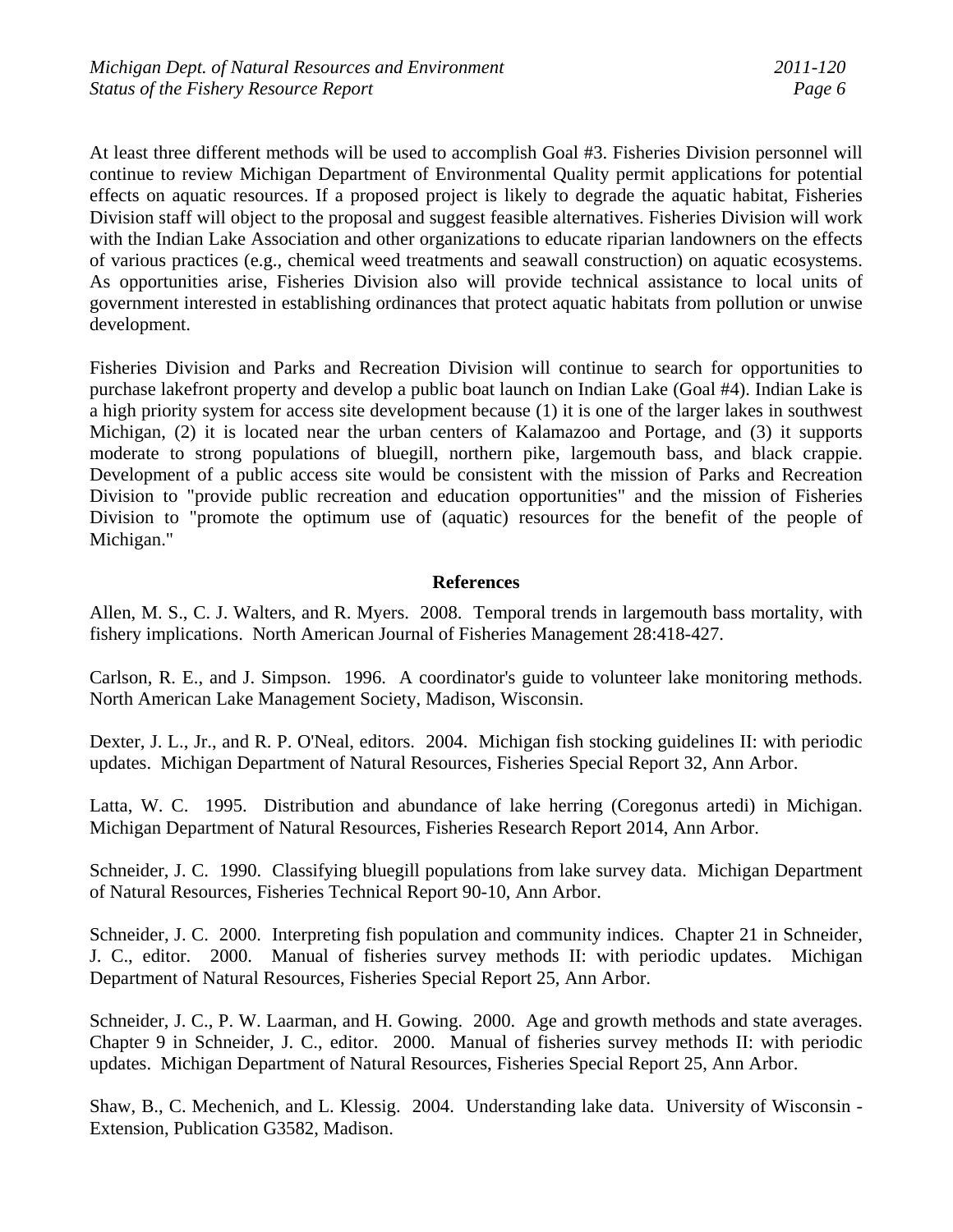Spotte, S. 2007. Bluegills: biology and behavior. American Fisheries Society, Bethesda, Maryland.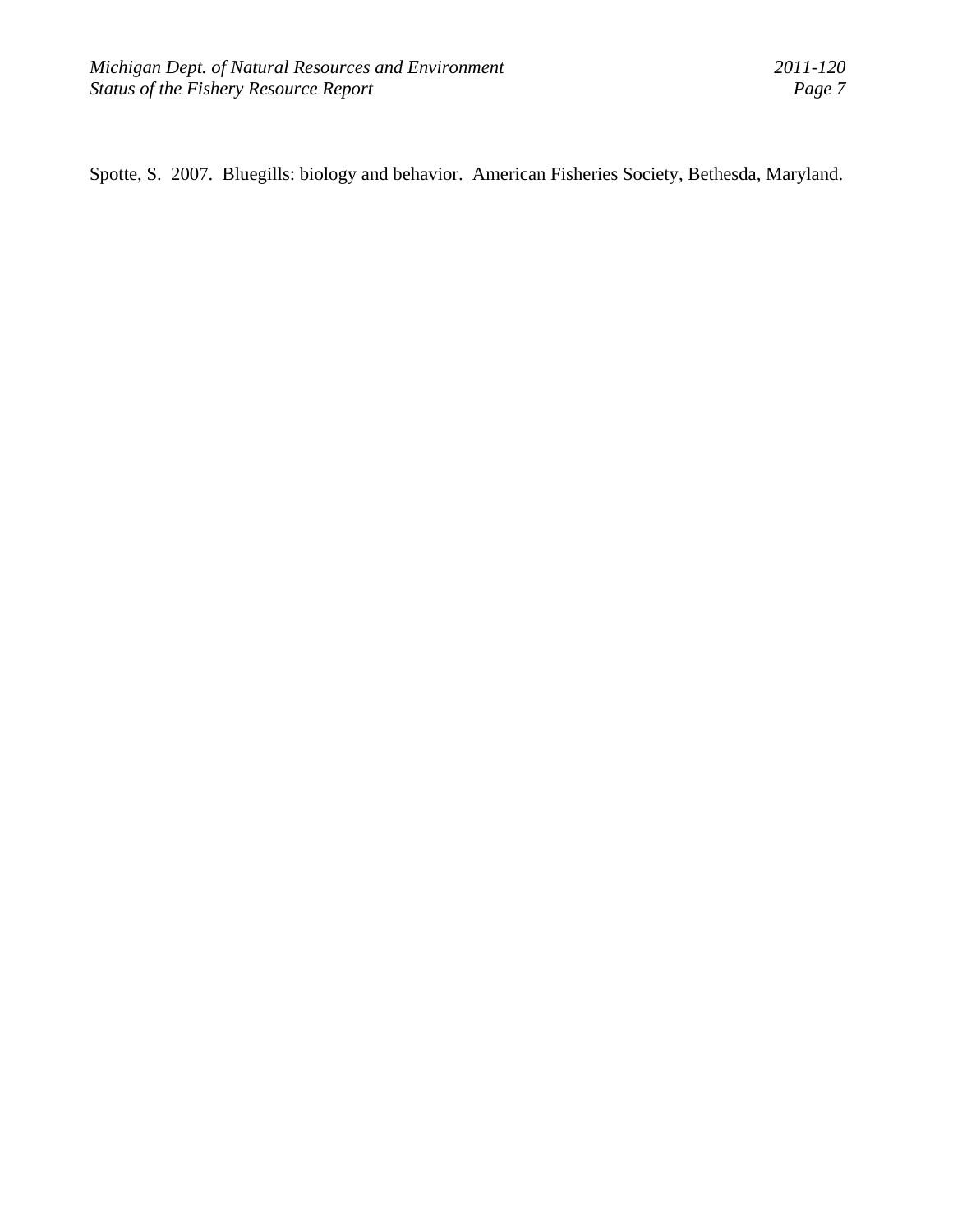| Year | Species         | Life stage      | Number  | Number/acre              | Average length<br>(inches) |
|------|-----------------|-----------------|---------|--------------------------|----------------------------|
| 1933 | Bluegill        | Fall fingerling | 15,000  | 20                       |                            |
|      | Largemouth bass | Fall fingerling | 2,000   | 3                        |                            |
| 1934 | Bluegill        | Fall fingerling | 15,000  | 20                       |                            |
|      | Largemouth bass | Fall fingerling | 1,000   | 1                        |                            |
| 1935 | Bluegill        | Fall fingerling | 25,000  | 33                       |                            |
|      | Largemouth bass | Fall fingerling | 2,500   | 3                        |                            |
|      | Yellow perch    | Fall fingerling | 10,000  | 13                       |                            |
| 1936 | Bluegill        | Fall fingerling | 30,500  | 40                       |                            |
|      | Largemouth bass | Fall fingerling | 2,000   | 3                        |                            |
| 1937 | Bluegill        | Fall fingerling | 86,400  | 114                      |                            |
|      | Largemouth bass | Fall fingerling | 2,000   | 3                        |                            |
|      | Yellow perch    | Fall fingerling | 25,000  | 33                       |                            |
| 1938 | Bluegill        | Fall fingerling | 115,000 | 152                      |                            |
|      | Largemouth bass | Fall fingerling | 3,000   | $\overline{4}$           |                            |
|      | Yellow perch    | Fall fingerling | 30,000  | 40                       |                            |
| 1939 | Bluegill        | Fall fingerling | 100,000 | 132                      |                            |
|      | Largemouth bass | Fall fingerling | 3,000   | $\overline{4}$           |                            |
|      | Largemouth bass | Yearling        | 250     | 0.3                      |                            |
|      | Smallmouth bass | Fall fingerling | 4,000   | 5                        |                            |
|      | Yellow perch    | Fall fingerling | 10,000  | 13                       |                            |
| 1940 | Bluegill        | Fall fingerling | 30,000  | 40                       |                            |
|      | Largemouth bass | Fall fingerling | 2,000   | 3                        |                            |
|      | Largemouth bass | Yearling        | 3,000   | 4                        |                            |
| 1941 | Bluegill        | Fall fingerling | 110,000 | 145                      |                            |
|      | Largemouth bass | Fall fingerling | 1,000   | 1                        |                            |
| 1942 | Bluegill        | Fall fingerling | 50,000  | 66                       |                            |
|      | Largemouth bass | Fall fingerling | 1,000   | 1                        |                            |
|      | Smallmouth bass | Fall fingerling | 3,000   | 4                        |                            |
| 1943 | Bluegill        | Fall fingerling | 20,000  | 26                       | ---                        |
|      | Largemouth bass | Fall fingerling | 3,000   | $\overline{\mathcal{A}}$ |                            |
|      | Smallmouth bass | Fall fingerling | 1,500   | $\overline{2}$           |                            |
| 1944 | Largemouth bass | Fall fingerling | 4,000   | 5                        | 3.9                        |
| 1945 | Bluegill        | Fall fingerling | 25,000  | 33                       | 1.5                        |
|      | Largemouth bass | Fall fingerling | 5,000   | 7                        | 3.5                        |
|      | Largemouth bass | Fall fingerling | 3,000   | $\overline{4}$           | 4.0                        |
| 1946 | Rainbow trout   | Legal           | 2,000   | 3                        | 9.1                        |
| 1947 | Rainbow trout   | Yearling        | 2,000   | 3                        | 8.0                        |
| 1948 | Rainbow trout   | Legal           | 2,000   | 3                        | 9.0                        |
| 1951 | Rainbow trout   | Legal           | 2,000   | 3                        | 8.0                        |

Table 1.–Fish stocking in Indian Lake (Kalamazoo County), 1933-2010.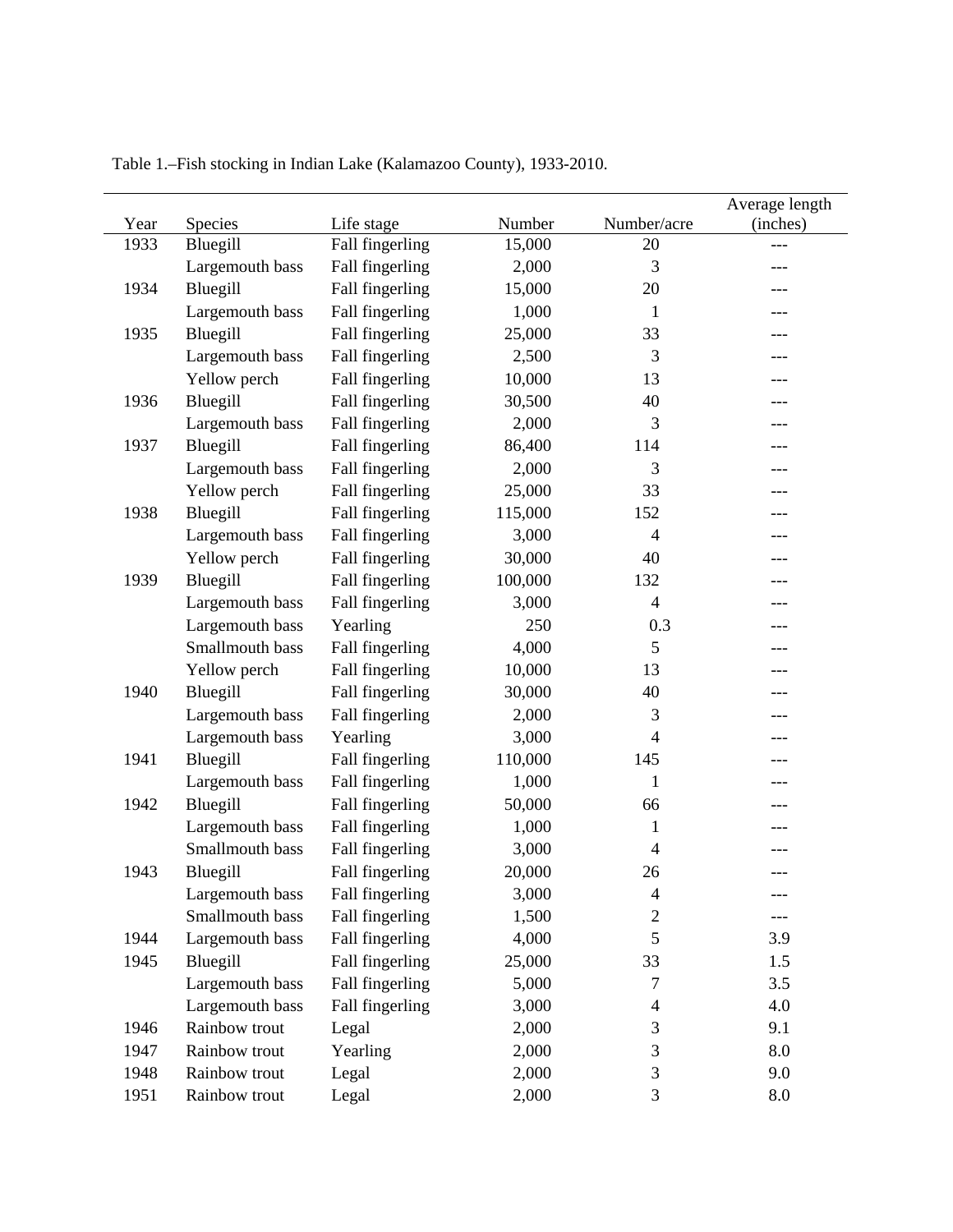# Table 1.–Continued.

|      |                |                   |        |                | Average length |
|------|----------------|-------------------|--------|----------------|----------------|
| Year | <b>Species</b> | Life stage        | Number | Number/acre    | (inches)       |
| 1952 | Rainbow trout  | Legal             | 2,000  | 3              | 8.0            |
| 1953 | Rainbow trout  | Legal             | 1,000  |                | 9.0            |
| 1960 | Rainbow trout  | Legal             | 1,000  |                | ---            |
| 1964 | Rainbow trout  | Legal             | 1,000  |                | ---            |
| 1965 | Walleye*       | Spring fingerling | ---    |                | 2.0            |
| 1967 | Walleye*       | Spring fingerling | ---    |                | ---            |
| 1981 | Walleye*       | Spring fingerling | 3,000  | $\overline{4}$ | ---            |
| 1982 | Walleye*       | Spring fingerling | 2,700  | 4              | ---            |
| 1984 | Walleye*       | Spring fingerling | 3,000  | 4              | 2.0            |
| 1999 | Rainbow trout* | Legal             | 3,233  | 4              | 8.0            |

\* Private fish stocking

| Table 2.—Sampling effort during the fish community survey on Indian Lake (Kalamazoo County), May |  |  |  |
|--------------------------------------------------------------------------------------------------|--|--|--|
| 2010. Each net night equals one overnight set of one net.                                        |  |  |  |

| Sampling period | Gear                 | Effort               |
|-----------------|----------------------|----------------------|
| May $3-6$       | Trap net             | 8 net nights         |
| May $3-6$       | Fyke net             | 9 net nights         |
| May $3-6$       | Graded-mesh gill net | 9 net nights         |
| May 27          | Electrofishing       | 30 minutes           |
| May 27          | Seine                | 5 hauls (25 ft each) |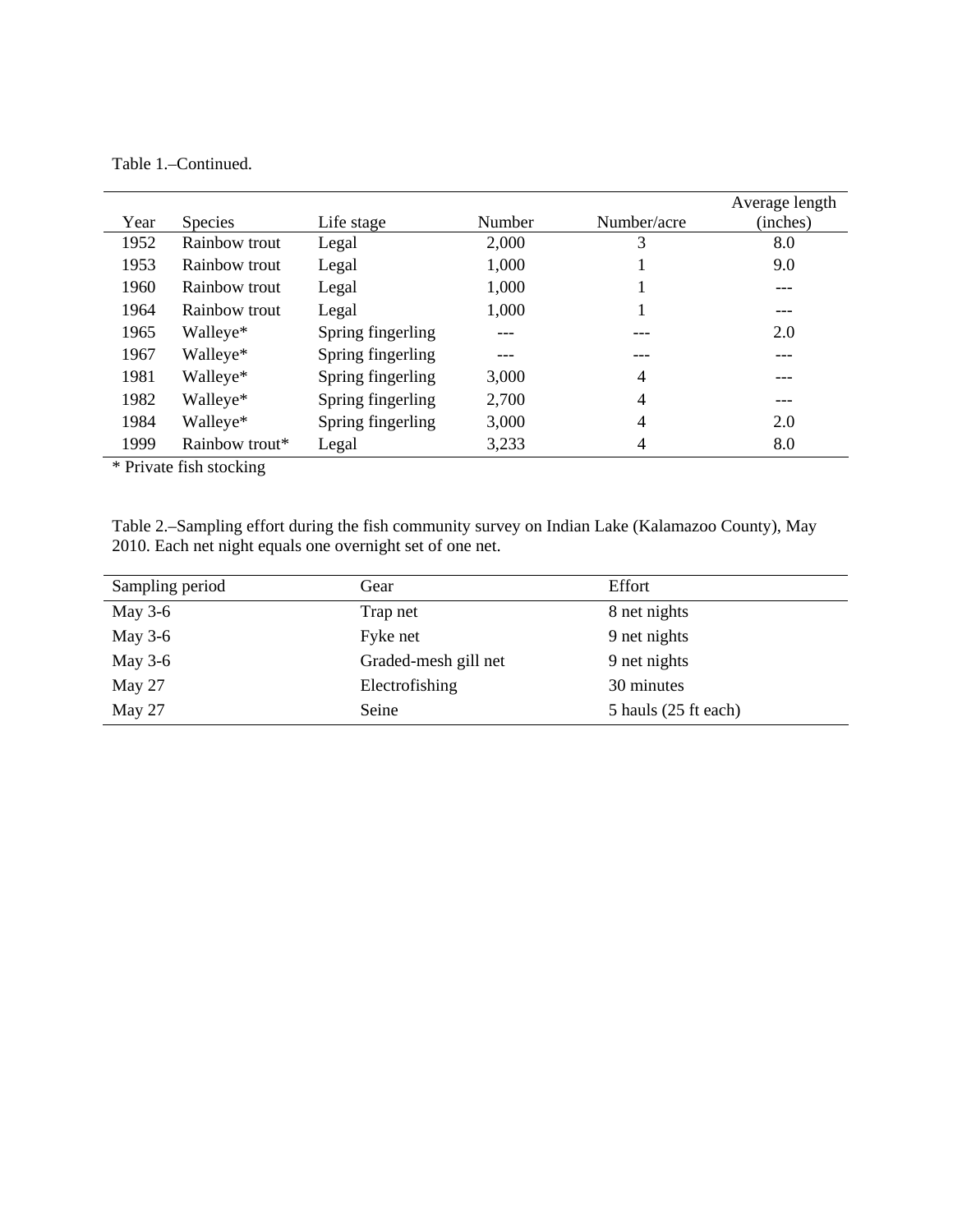Table 3.–Numbers, weights, lengths, and growth indices for fish species collected during the fish community survey on Indian Lake (Kalamazoo County), May 2010. Fish were captured using trap nets, fyke nets, gill nets, seines, and electrofishing gear.

|                         |              |            |        |            | Length         | Percent                  |                    |
|-------------------------|--------------|------------|--------|------------|----------------|--------------------------|--------------------|
|                         |              | Percent by | Weight | Percent by | range          | legal or                 | Growth             |
| Species                 | Number       | number     | (lbs)  | weight     | (inches)       | harvestable <sup>1</sup> | index <sup>2</sup> |
| Sand shiner             | 1,522        | 36.7       | 2.4    | 0.3        | $1 - 2$        | $---$                    | ---                |
| Mimic shiner            | 933          | 22.5       | 1.4    | 0.2        | $1-2$          | ---                      | ---                |
| Bluegill                | 873          | 21.0       | 190.1  | 22.7       | $1-9$          | 68                       | $+0.2$             |
| Rock bass               | 323          | 7.8        | 91.8   | 10.9       | $1 - 10$       | 77                       | $+0.3$             |
| Largemouth bass         | 133          | 3.2        | 89.4   | 10.7       | $3-19$         | 8                        | $-1.0$             |
| Black crappie           | 62           | 1.5        | 21.5   | 2.6        | $5 - 12$       | 84                       | $+0.6$             |
| White sucker            | 43           | 1.0        | 128.4  | 15.3       | $9 - 23$       | $---$                    | $---$              |
| Northern pike           | 32           | 0.8        | 130.7  | 15.6       | 15-34          | 69                       | $+3.7$             |
| Yellow bullhead         | 30           | 0.7        | 19.8   | 2.4        | $6 - 13$       | ---                      |                    |
| Warmouth                | 28           | 0.7        | 8.9    | 1.1        | $5-9$          | 71                       |                    |
| Longnose gar            | 13           | 0.3        | 21.1   | 2.5        | 21-29          | ---                      |                    |
| Smallmouth bass         | 11           | 0.3        | 6.7    | 0.8        | $2 - 16$       | 9                        |                    |
| Hybrid sunfish          | 11           | 0.3        | 2.6    | 0.3        | $5 - 7$        | 82                       | ---                |
| <b>Brook silverside</b> | 10           | 0.2        | 0.0    | 0.0        | $2 - 3$        | ---                      |                    |
| Common carp             | 6            | 0.1        | 70.1   | 8.4        | 19-36          | ---                      |                    |
| Bowfin                  | 6            | 0.1        | 22.7   | 2.7        | $13 - 26$      | ---                      |                    |
| Brown bullhead          | 6            | 0.1        | 7.0    | 0.8        | $11 - 15$      | ---                      |                    |
| Channel catfish         | 5            | 0.1        | 10.4   | 1.2        | $16-23$        | 100                      |                    |
| Pumpkinseed             | 5            | 0.1        | 1.0    | 0.1        | $2 - 7$        | 60                       |                    |
| Yellow perch            | 5            | 0.1        | 0.7    | 0.1        | $2-9$          | 40                       | ---                |
| <b>Blacknose</b> shiner | 5            | 0.1        | 0.0    | 0.0        | $\overline{2}$ | ---                      |                    |
| Spotted sucker          | 4            | 0.1        | 10.4   | 1.2        | $17 - 20$      | ---                      |                    |
| <b>Bluntnose minnow</b> | 3            | 0.1        | 0.0    | 0.0        | $\overline{2}$ | ---                      |                    |
| Johnny darter           | 2            | 0.0        | 0.0    | 0.0        | $1 - 2$        | ---                      |                    |
| Spotted gar             | 1            | 0.0        | 1.4    | 0.2        | 22             | ---                      | ---                |
| Grass pickerel          | $\mathbf{1}$ | 0.0        | 0.3    | 0.0        | 11             | ---                      | ---                |
| Total                   | 4,073        |            | 839    |            |                |                          |                    |

<sup>1</sup> Harvestable size is 6 inches for bluegill, pumpkinseed, rock bass, hybrid sunfish, and warmouth, and 7

inches for black crappie and yellow perch.<br><sup>2</sup> Average deviation from the state average length at age. Mean growth indices  $\lt$ -1 indicate below average growth, indices between -1 and  $+1$  indicate average growth, and indices  $> +1$  indicate growth is faster than the state average.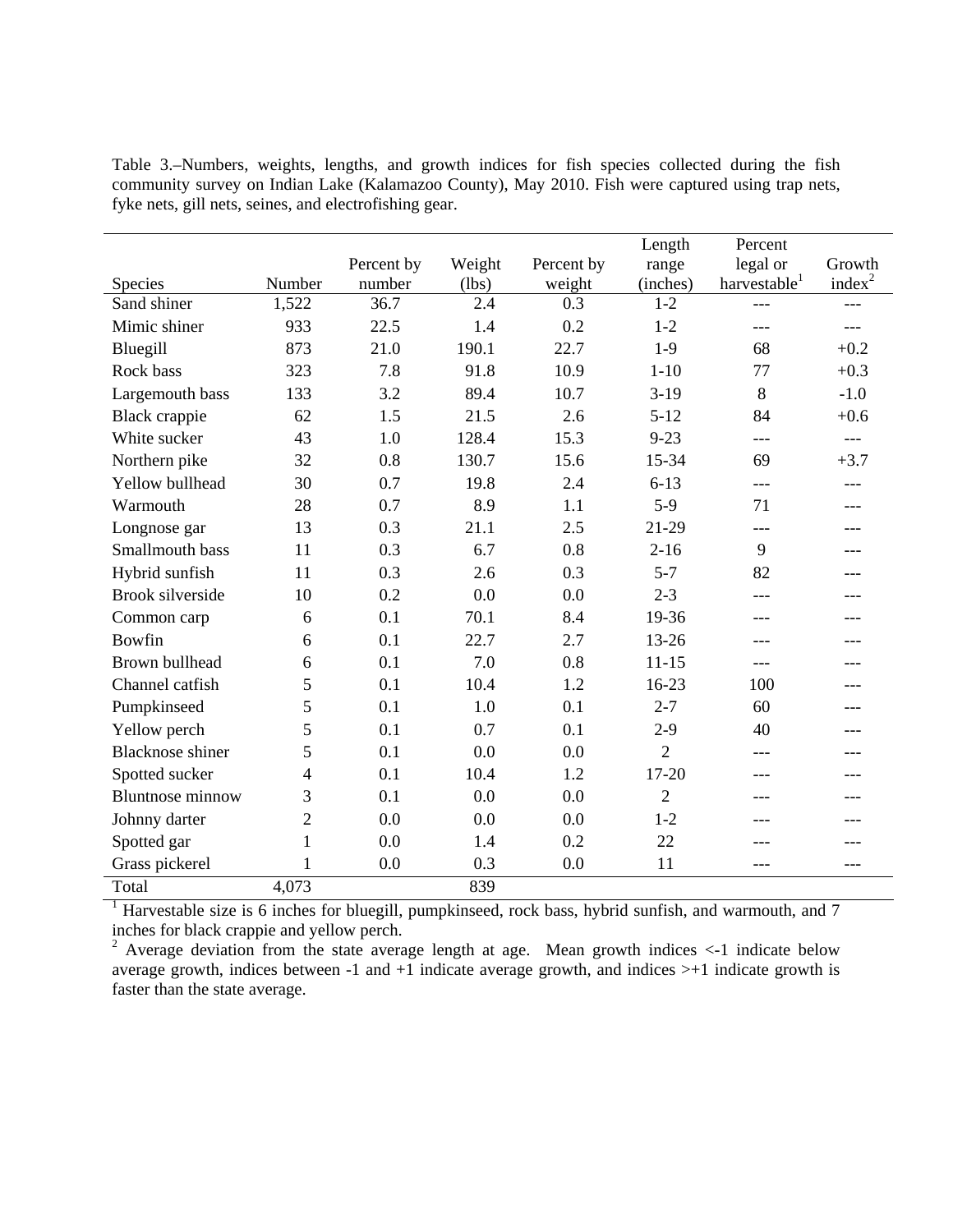

Figure 1.–Aerial view of Indian Lake (Kalamazoo County) and the surrounding area. Image from www.bing.com/maps.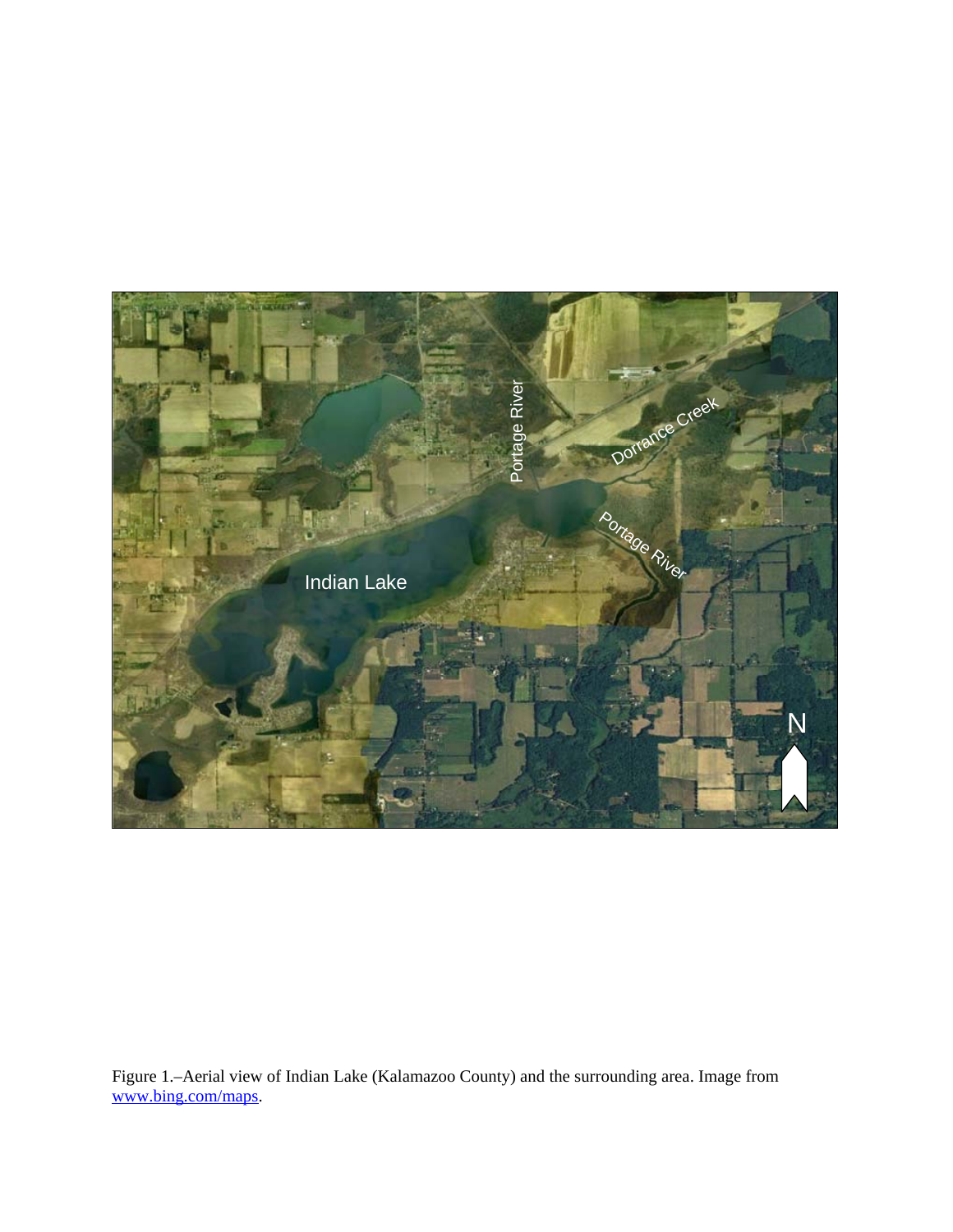

Figure 2.–Temperature and dissolved oxygen profiles for Indian Lake (Kalamazoo County) on September 1, 2010.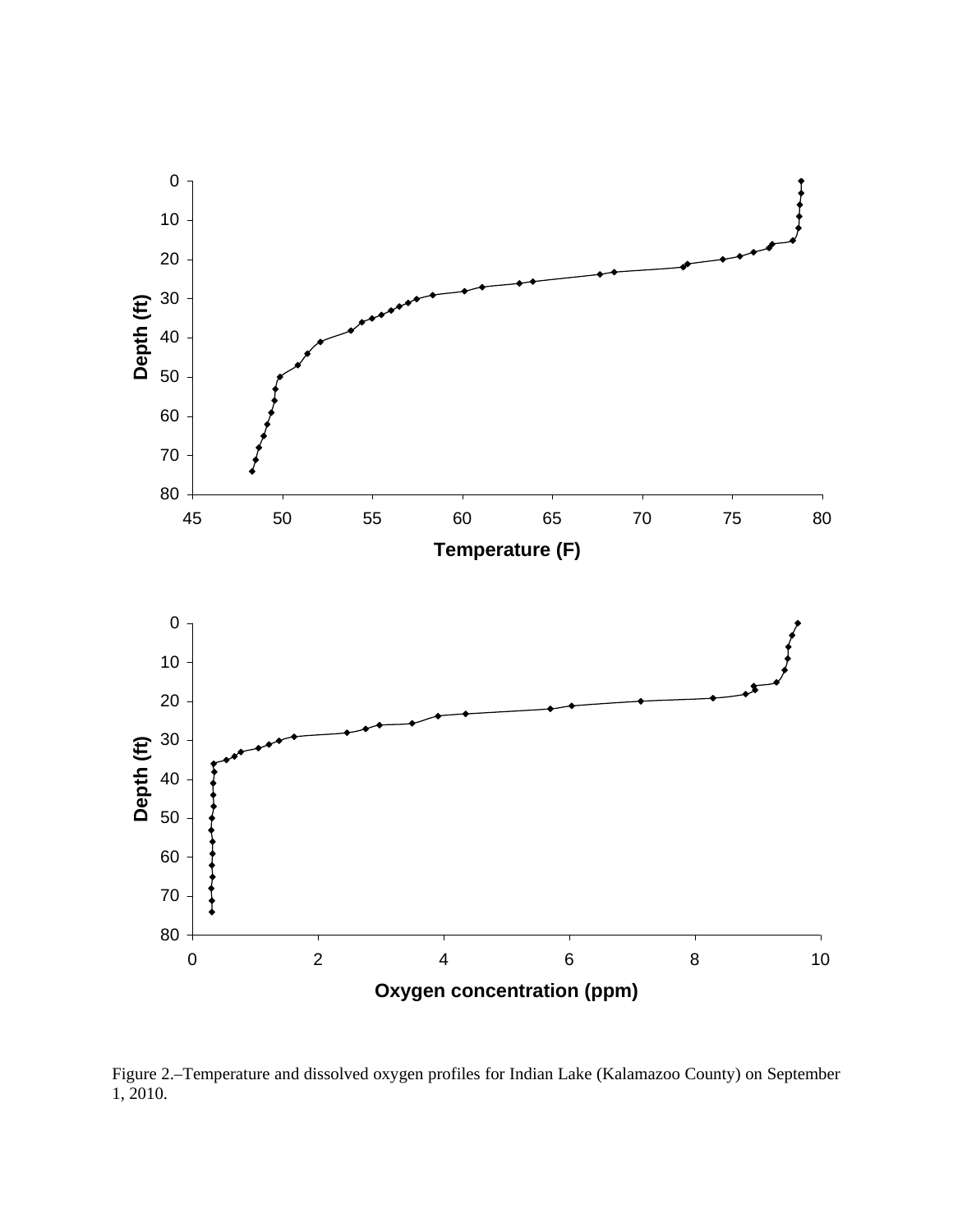

**Total length (inches)**

Figure 3.–Length frequency distributions for bluegills captured in Indian Lake (Kalamazoo County) using trap nets, electrofishing gear, and all gear types, May 2010.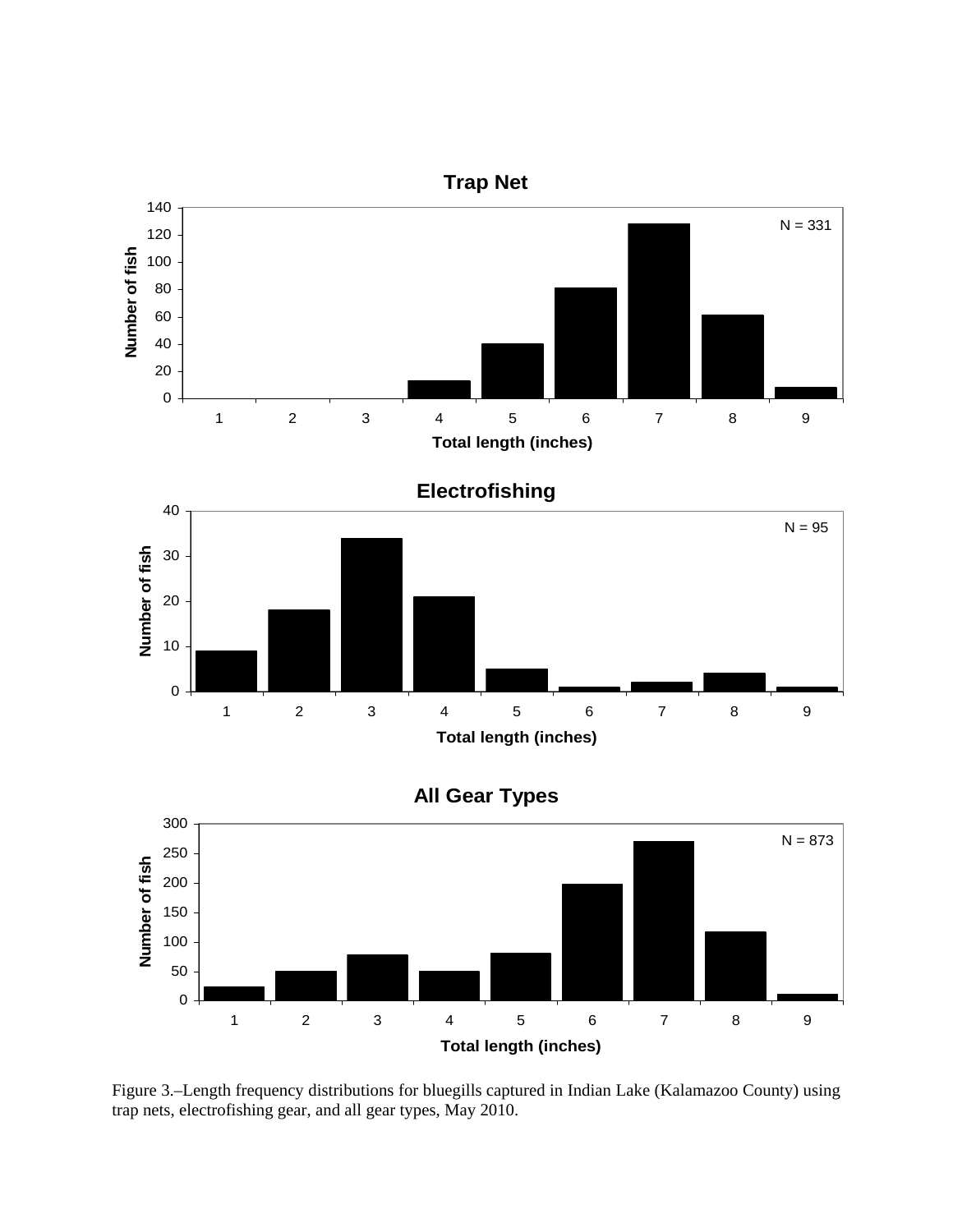

Figure 4.–Growth of bluegill in Indian Lake (Kalamazoo County), as determined from scale and spine samples collected during May 2010. State average lengths from Schneider et al. (2000).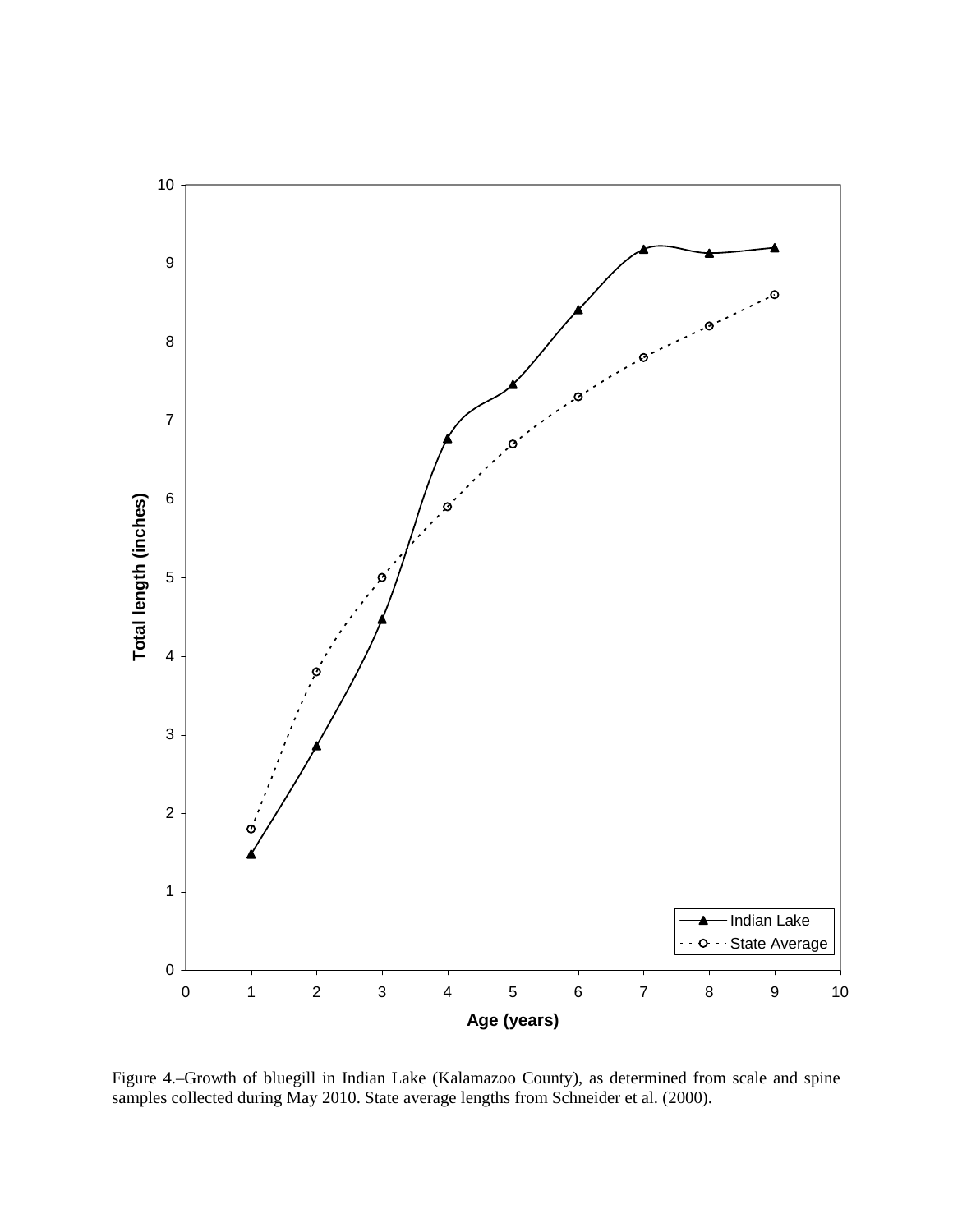

Figure 5.–Age frequency distribution for bluegill captured in Indian Lake (Kalamazoo County) during May 2010.



Figure 6.–Observed ln(number) versus age for bluegill captured in Indian Lake (Kalamazoo County) during May 2010.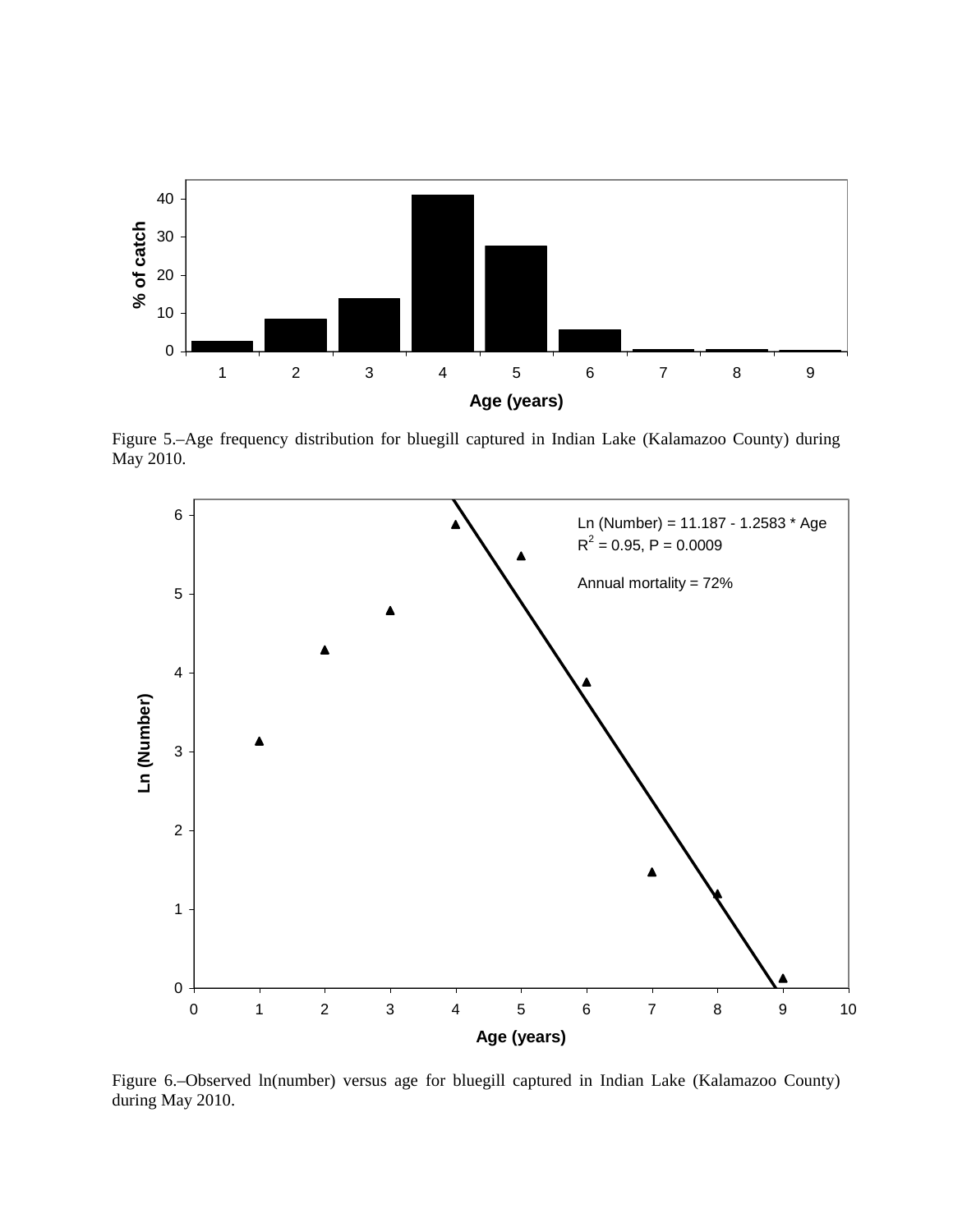

Figure 7.–Length frequency distribution for largemouth bass captured in Indian Lake (Kalamazoo County) during May 2010.



Figure 8.–Growth of largemouth bass in Indian Lake (Kalamazoo County), as determined from scale and spine samples collected during May 2010. State average lengths from Schneider et al. (2000).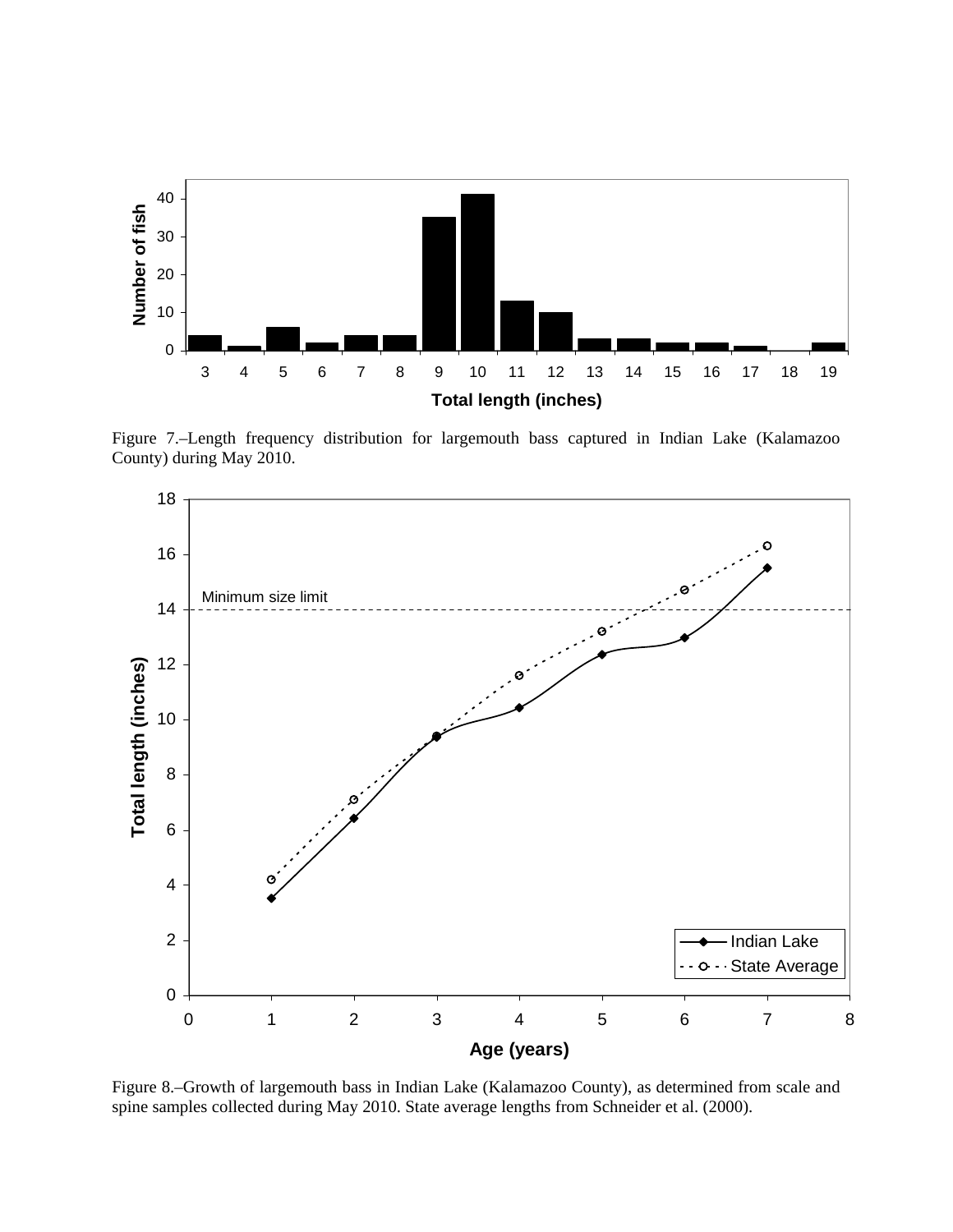

Figure 9.–Age frequency distribution for largemouth bass captured in Indian Lake (Kalamazoo County) during May 2010.



Figure 10.–Observed ln(number) versus age for largemouth bass captured in Indian Lake (Kalamazoo County) during May 2010.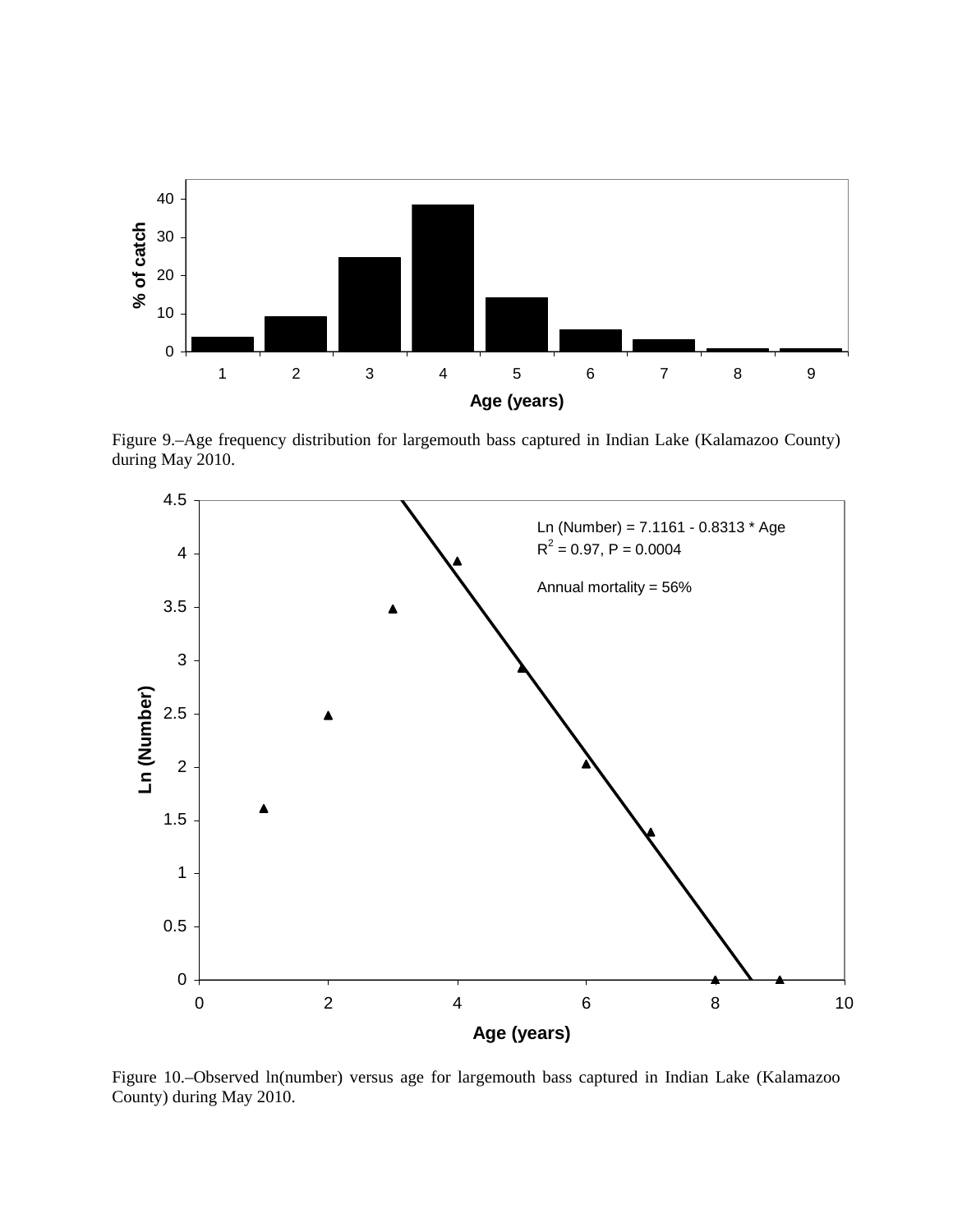

Figure 11.–Length frequency distribution for northern pike captured in Indian Lake (Kalamazoo County) during May 2010.



Figure 12.–Age frequency distribution for northern pike captured in Indian Lake (Kalamazoo County) during May 2010.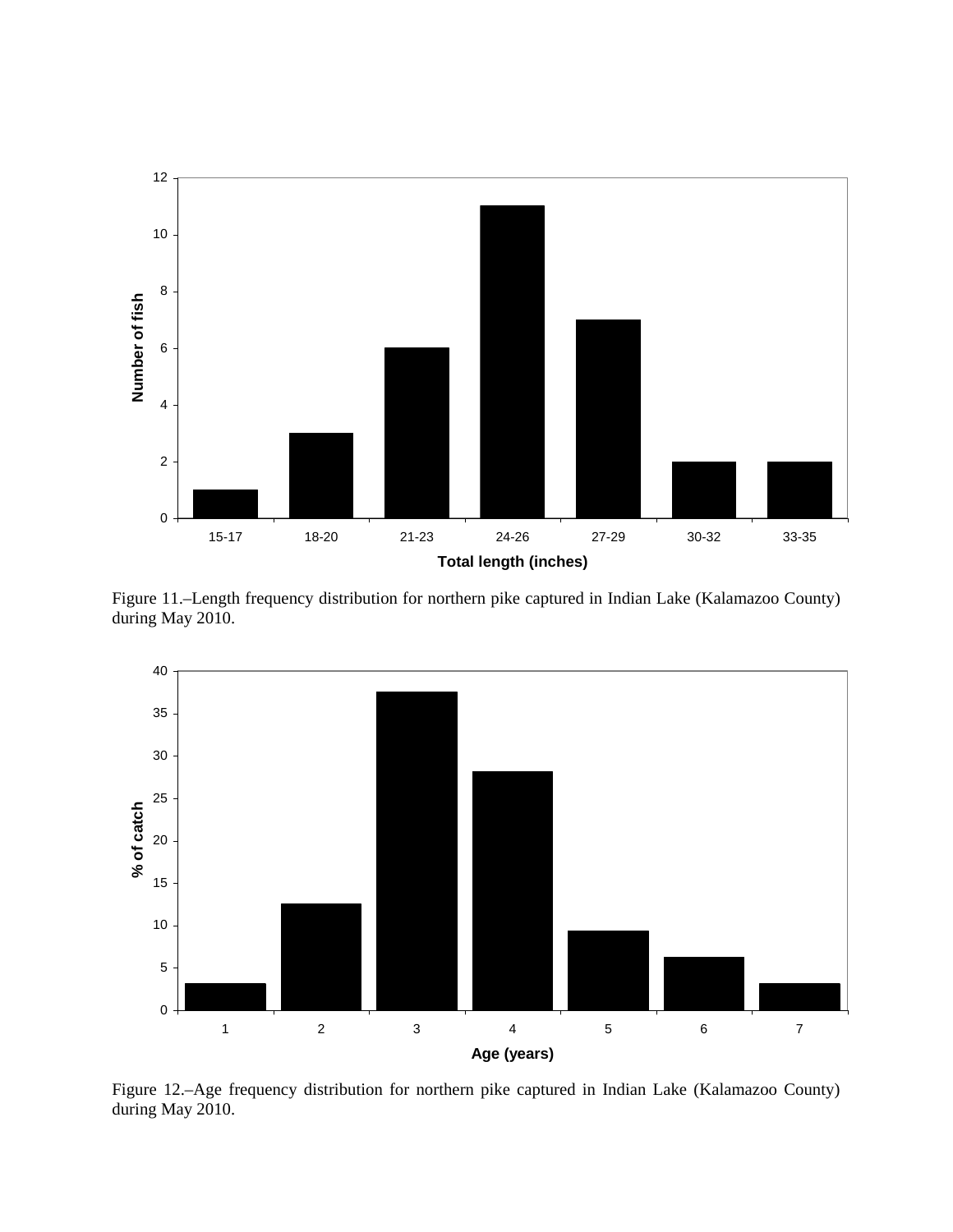

Figure 13.–Growth of northern pike in Indian Lake (Kalamazoo County), as determined from dorsal fin ray samples collected during May 2010. Only one age 7 fish was captured. State average lengths from Schneider et al. (2000).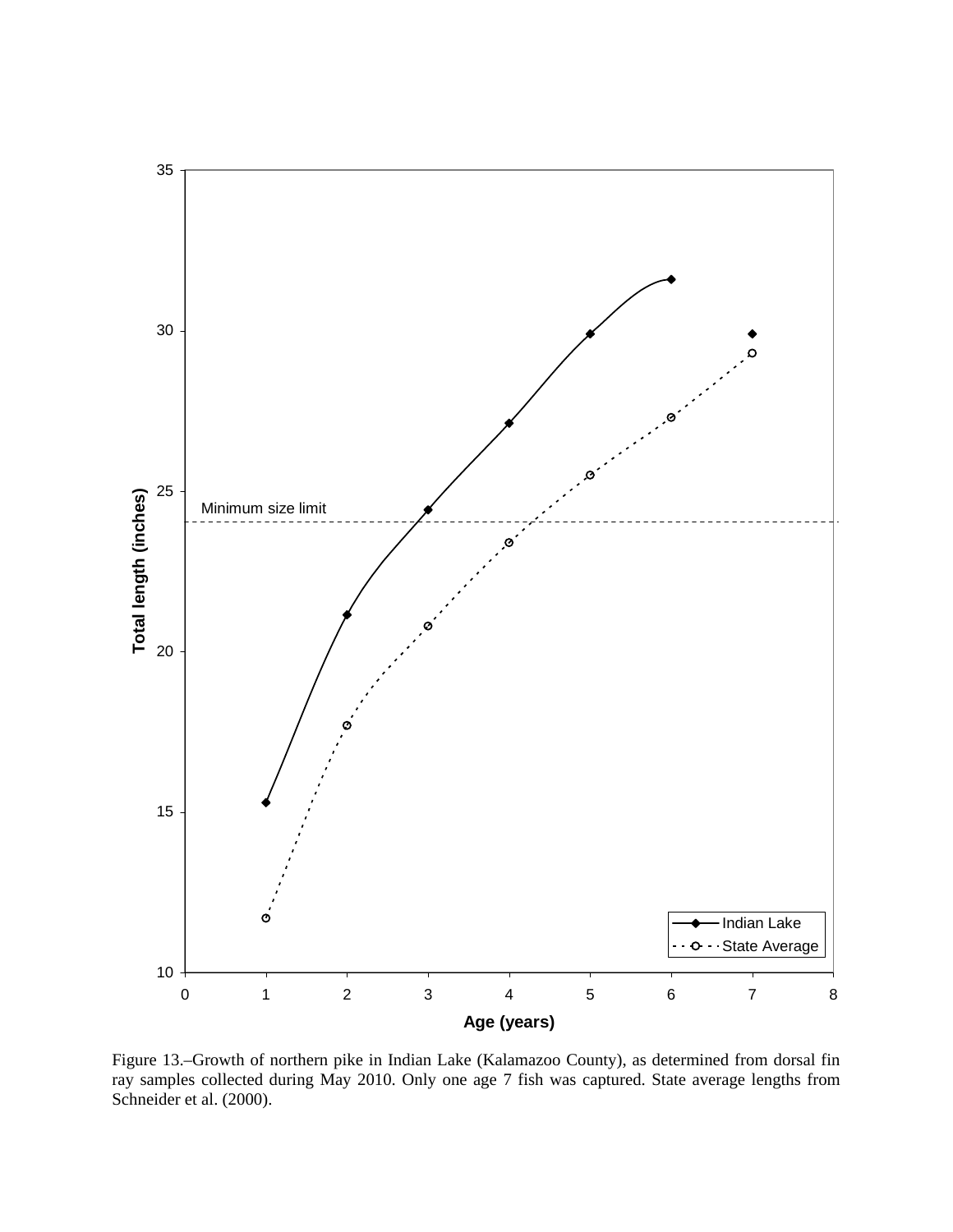Produced: August 5, 2013

**Status: Field Work Completed** 

|                                                 | Michigan Dept. of<br><b>Natural Resources</b> | <b>Howard Lake</b><br><b>Water Survey</b><br>08/22/2012 - 12/12/2012 |
|-------------------------------------------------|-----------------------------------------------|----------------------------------------------------------------------|
| DNR                                             | <b>Fish Collection System</b>                 |                                                                      |
| Water: Howard Lake<br>Primary county: Kalamazoo |                                               | T/R/S: 04S 11W 33                                                    |

 $\mathsf P$ Dis. county: Kalamazoo Survey begin: 08/22/2012 end: 12/12/2012 Special regs: No Purpose: Discretionary survey Historic cisco population evaluation. Gear: PLA-01 Straight Run Gillnet PLA-10 125 ft. experimental PLA-11 125 ft. experimental Smith Root Effort date range: 08/22/2012 09:00 - 08/22/2012 11:10 Gear type: Limnology No. of gear used: Effort qty.: Area covered: Coll. site no.: T/R/S: 04S 11W 27.33.34 Index site no: Depth range: 0 - 47 ft Temp. range: Sample sites: location: Temperature/Oxygen profile, plankton samples, and shoreline sampling. Deepest area in lake. Water clarity: Clear Level: Slightly below normal Conductivity: Electrofishing eff.: Temp. stratified: Preceding: Clear Weather: Clear Gear type: Inland Gill Net 4803 Effort date range: 12/10/2012 12:22 - 12/11/2012 11:44 Area covered: See map of net set No. of gear used: 1 Effort gty.: 1 Net Lifts, 1 Nights of Netting locations for 12/10/12. T/R/S: 04S 11W 27,33,34 Coll. site no.: Index site no: Sample sites: Depth range: 12 - 32 ft Temp. range: location: Off point just west of boat launch. Of two story brick house with white fence. Cover: Steep drop-off (common). Vegetation Did not observe. Fish foods: Did not observe. Water clarity: Clear Level: Moderately below normal Conductivity: Electrofishing eff.: Temp. stratified: Weather: Overcast, snow Preceding: Overcast, rain Effort date range: 12/10/2012 12:29 - 12/11/2012 11:49 Gear type: Inland Gill Net 5800 Area covered: See map of net sets for Effort gty.: 1 Net Lifts, 1 Nights of Netting No. of gear used: 1 12/10/12 in photos tab. T/R/S: 04S 11W 27,33,34 Coll. site no.: Index site no: Depth range: 10 - 32 ft Sample sites: Temp. range: location: Off yellow house with walkout basement between to willow trees. South side of lake. Cover: Steep drop-off (common). Vegetation Did not observe. Fish foods: Did not observe. Water clarity: Clear Level: Moderately below normal Conductivity: Electrofishing eff.: Temp. stratified: Weather: Overcast, snow Preceding: Overcast, rain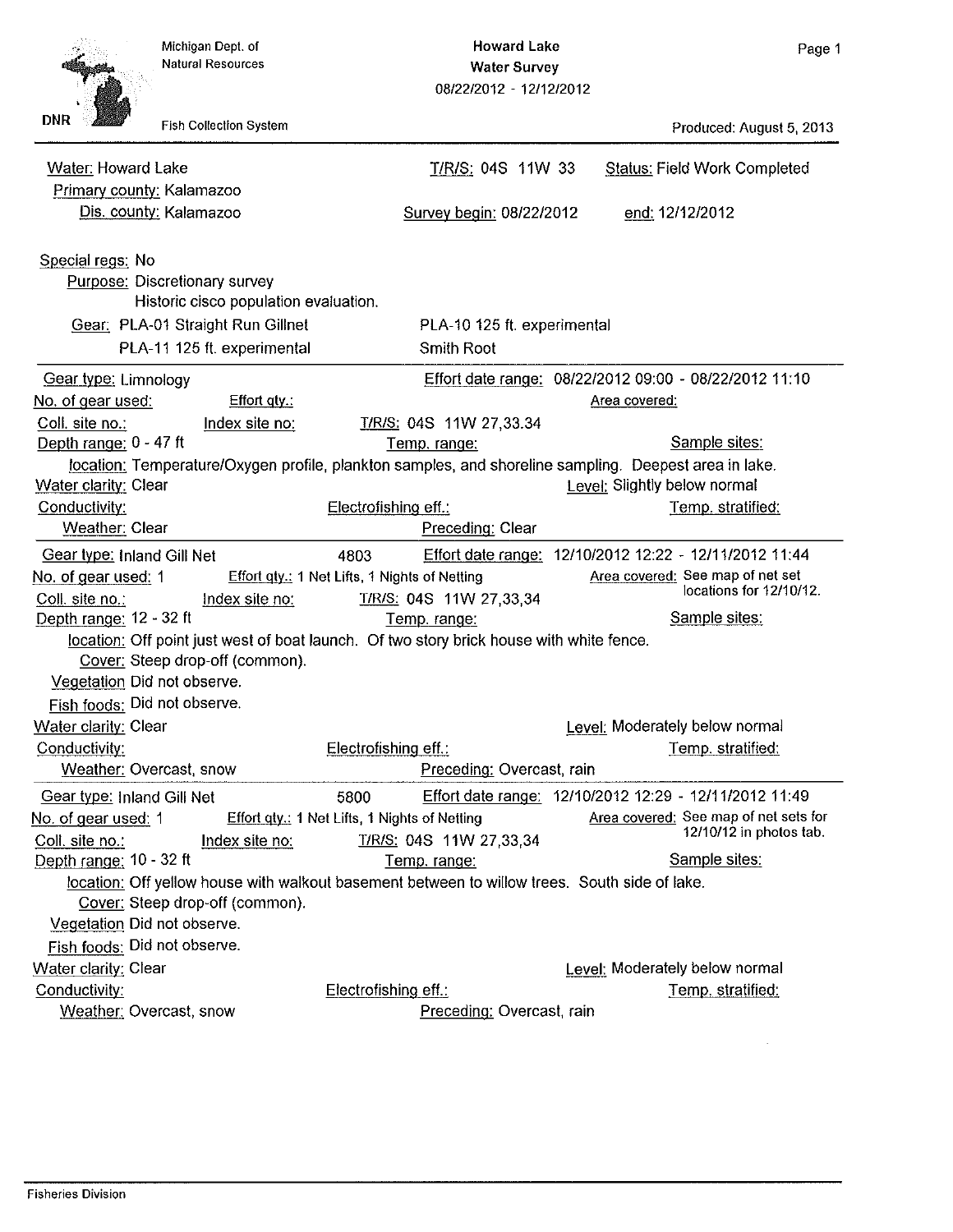Michigan Dept. of **Natural Resources** 

**Howard Lake Water Survey** 08/22/2012 - 12/12/2012

**DNR** 

Fish Collection System

Produced: August 5, 2013

| Gear type: Inland Gill Net      |                                                                                                     | 4804                                          |                                   |               | Effort date range: 12/10/2012 12:35 - 12/11/2012 12:06 |
|---------------------------------|-----------------------------------------------------------------------------------------------------|-----------------------------------------------|-----------------------------------|---------------|--------------------------------------------------------|
| No. of gear used: 1             |                                                                                                     | Effort gty.: 1 Net Lifts, 1 Nights of Netting |                                   |               | Area covered: See map of net sets for                  |
| Coll. site no.:                 | Index site no:                                                                                      |                                               | T/R/S: 04S 11W 27,33,34           |               | 12/10/12 in photos tab.                                |
| Depth range: 22 - 32 ft         |                                                                                                     |                                               | Temp. range:                      |               | Sample sites:                                          |
|                                 | location: Off point with trees hanging over water. On the northeast side of main basin.             |                                               |                                   |               |                                                        |
|                                 | Cover: Steep drop-off (common).                                                                     |                                               |                                   |               |                                                        |
| Vegetation Did not observe.     |                                                                                                     |                                               |                                   |               |                                                        |
| Fish foods: Did not observe.    |                                                                                                     |                                               |                                   |               |                                                        |
| <b>Water clarity: Clear</b>     |                                                                                                     |                                               |                                   |               | Level: Moderately below normal                         |
| Conductivity:                   |                                                                                                     | Electrofishing eff.:                          |                                   |               | Temp. stratified:                                      |
| Weather: Overcast, snow         |                                                                                                     |                                               | Preceding: Overcast, rain         |               |                                                        |
| Gear type: Limnology            |                                                                                                     |                                               |                                   |               | Effort date range: 12/10/2012 12:20 - 12/12/2012 00:00 |
| No. of gear used:               | Effort $qty$ .:                                                                                     |                                               |                                   | Area covered: |                                                        |
| Coll. site no.:                 | Index site no:                                                                                      | T/R/S:                                        |                                   |               |                                                        |
| Depth range:                    |                                                                                                     |                                               | Temp. range:                      |               | Sample sites:                                          |
|                                 | location: This effort is to record the daily temperatures only.                                     |                                               |                                   |               |                                                        |
| Water clarity:                  |                                                                                                     |                                               |                                   | Level:        |                                                        |
| Conductivity:                   |                                                                                                     | Electrofishing eff.:                          |                                   |               | Temp. stratified.                                      |
| Weather:                        |                                                                                                     |                                               | Preceding:                        |               |                                                        |
| Gear type: Scale Envelopes      |                                                                                                     |                                               |                                   |               | Effort date range: 12/11/2012 00:00 - 12/12/2012 00:00 |
| No. of gear used:               | Effort $q(y)$ :                                                                                     |                                               |                                   | Area covered: |                                                        |
| Coll. site no.:                 | Index site no:                                                                                      | T/R/S:                                        |                                   |               |                                                        |
| Depth range:                    |                                                                                                     |                                               | Temp. range:                      |               | Sample sites:                                          |
| Water clarity:                  |                                                                                                     |                                               |                                   | Level:        |                                                        |
| Conductivity:                   |                                                                                                     | Electrofishing eff.:                          |                                   |               | Temp. stratified:                                      |
| Weather:                        |                                                                                                     |                                               | Preceding:                        |               |                                                        |
| Gear type: Boom Shocker         |                                                                                                     | 8802                                          |                                   |               | Effort date range: 12/12/2012 18:20 - 12/12/2012 19:25 |
| No. of gear used: 1             | Effort gty.: 3900 Seconds                                                                           |                                               |                                   |               | Area covered: Entire shoreline of                      |
| Coll. site no.:                 | Index site no:                                                                                      |                                               | T/R/S: 04S 11W 27,33,34           |               | western basin.                                         |
| Depth range: $1 - 8$ ft         |                                                                                                     |                                               | Temp. range:                      |               | Sample sites:                                          |
|                                 | location: Collected cisco only. Shocked around perimeter of lake, trying to stay near the drop-off. |                                               |                                   |               |                                                        |
|                                 | Cover: Submergent vegetation (sparse).                                                              |                                               |                                   |               |                                                        |
|                                 | Vegetation Chara (sparse), milfoil (sparse).                                                        |                                               |                                   |               |                                                        |
| Fish foods: Minnows (sparse).   |                                                                                                     |                                               |                                   |               |                                                        |
| Bottom type: Sand, marl         |                                                                                                     |                                               |                                   |               |                                                        |
| Water clarity: Slightly turbid. |                                                                                                     |                                               |                                   | Level:        |                                                        |
| Conductivity:                   |                                                                                                     |                                               | Electrofishing eff.: Satisfactory |               | Temp. stratified:                                      |
| Weather: Clear                  |                                                                                                     |                                               | Preceding: Partly cloudy          |               |                                                        |
| Air temperatures                |                                                                                                     |                                               |                                   |               |                                                        |
| Reading Datetime                | Temperature                                                                                         |                                               | Collection/index site no.         |               |                                                        |
| 08/22/2012 09:25:00             | 77.00                                                                                               |                                               |                                   |               |                                                        |
| 12/10/2012 11:40:00             | 37.00                                                                                               |                                               |                                   |               |                                                        |
| 12/11/2012 12:30:00             | 35.00                                                                                               |                                               |                                   |               |                                                        |
| 12/12/2012 18:07:00             | 38.00                                                                                               |                                               |                                   |               |                                                        |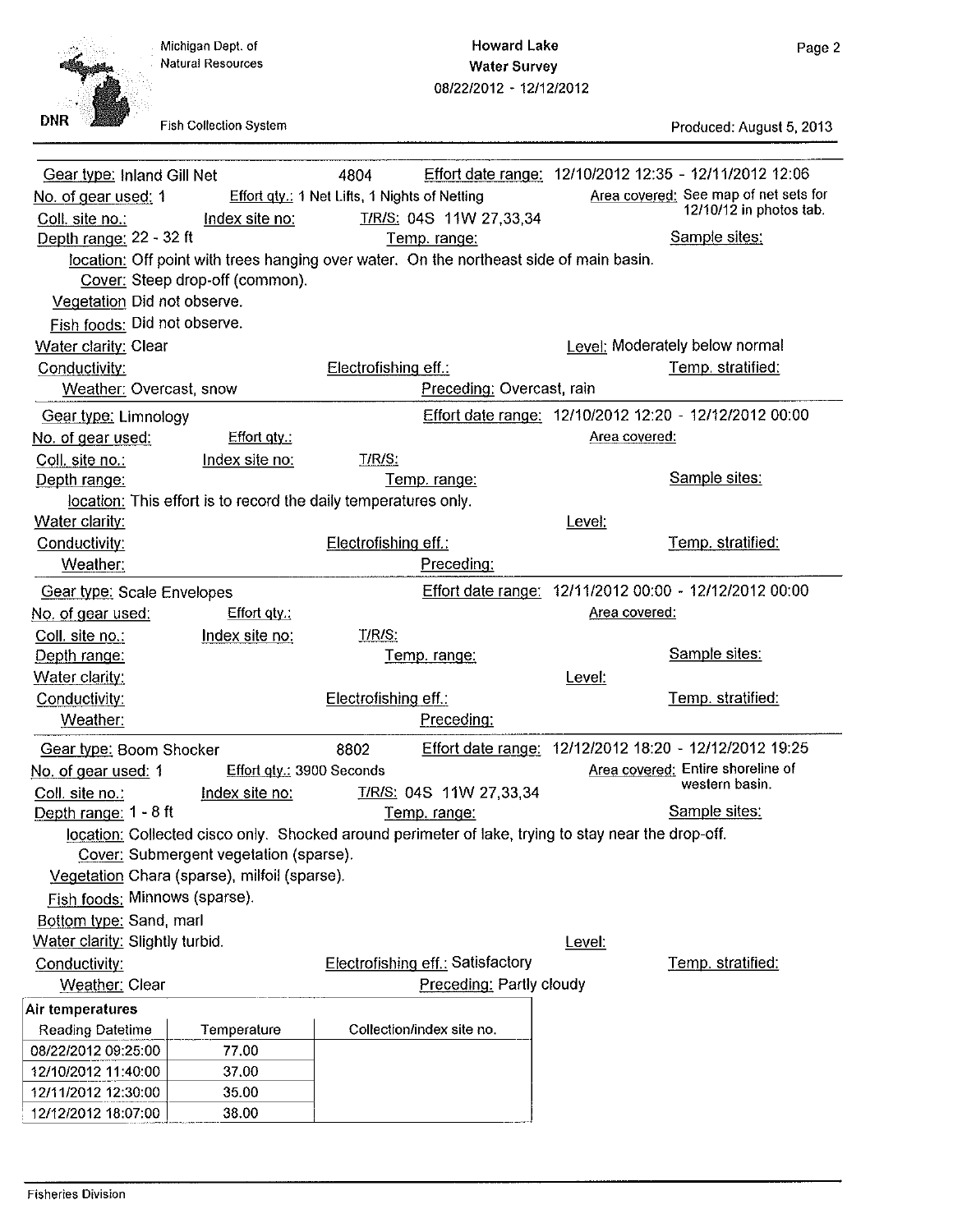Michigan Dept. of **Natural Resources** 

### **Howard Lake Water Survey** 08/22/2012 - 12/12/2012

Fish Collection System

Produced: August 5, 2013

|                     | Water temperature/oxygen readings |             |        |    |                           |              |
|---------------------|-----------------------------------|-------------|--------|----|---------------------------|--------------|
| Date/time           | Reading depth                     | Temperature | Oxygen | рH | Collection/index site no. | SpCond mS/cm |
| 08/22/2012 09:00:00 |                                   | 73.50       |        |    |                           |              |
| 12/10/2012 12:30:00 |                                   | 43.00       |        |    |                           |              |
| 12/11/2012 11:40:00 |                                   | 41.00       |        |    |                           |              |
| 12/12/2012 18:07:00 |                                   | 42.50       |        |    |                           |              |

Field notes: Only 3 YEP were captured in the gill nets on 12/11/12. The examination of the YEP stomach contents revealed that they were full of Cisco eggs. They were consuming them off the bottom where they were deposited.

Analysis:

Analysis by:

**DNR** 

Collection by: M. Wilson, O. Gannon, S. Hanshue

Id. by: M. Wilson, O. Gannon, S. Hanshue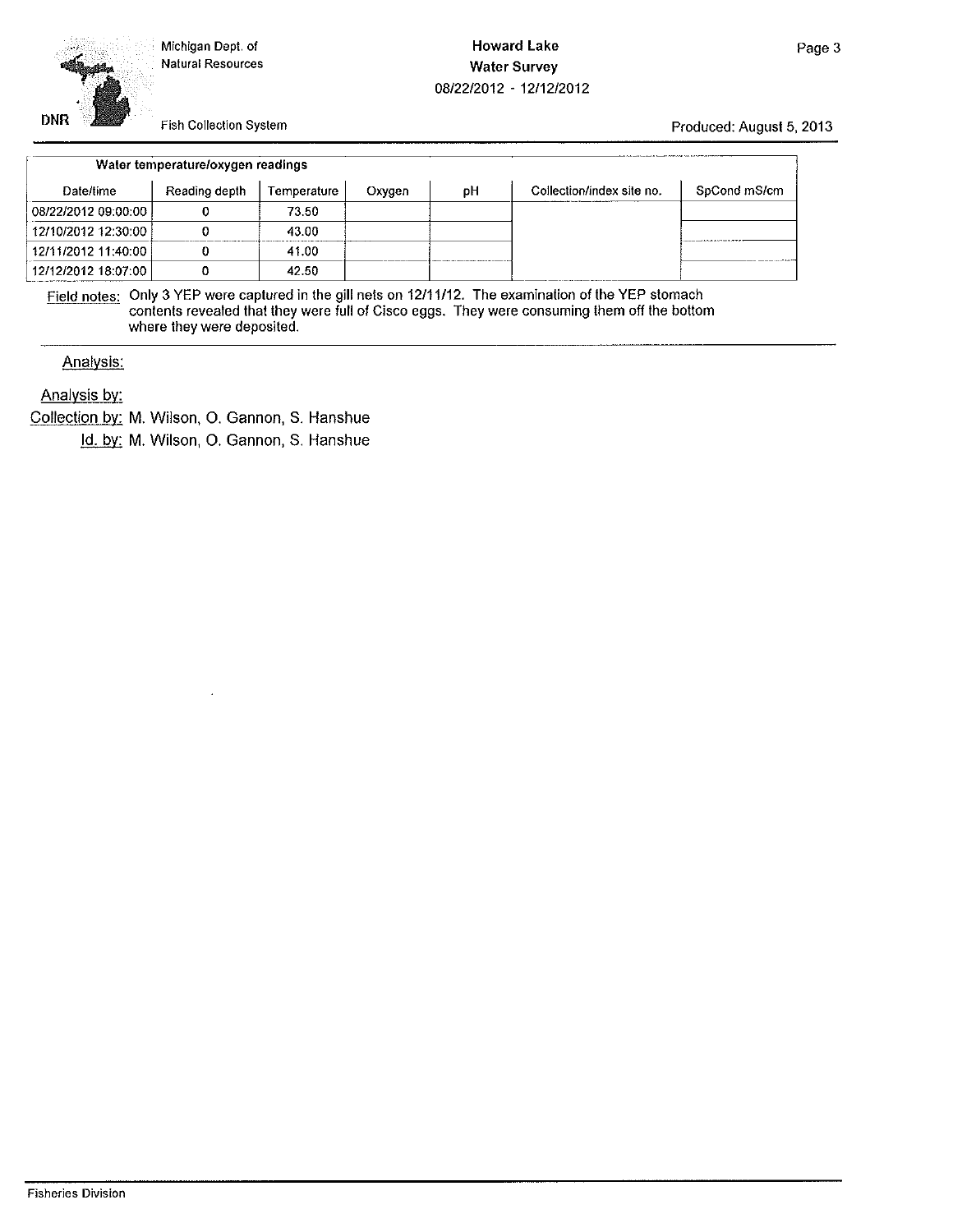Fish Collection System

All gear combined Produced: August 5, 2013

Water: Howard Lake **Watershed: Portage Creek** Survey begin: 08/22/2012 end: 12/12/2012 Survey purpose: Discretionary survey Species evaluation

County T/R/S: Kalamazoo 04S 11W 33 Status: Field Work Completed

| 'Gear:<br>No. used | Gear             | Common name                 |  |  |  |  |
|--------------------|------------------|-----------------------------|--|--|--|--|
|                    | Boom Shocker     | Smith Root                  |  |  |  |  |
|                    | llnland Gill Net | PLA-01 Straight Run Gillnet |  |  |  |  |
|                    |                  | PLA-10 125 ft. experimental |  |  |  |  |
|                    |                  | PLA-11 125 ft. experimental |  |  |  |  |
|                    | Limnology        |                             |  |  |  |  |
|                    | Scale Envelopes  |                             |  |  |  |  |

| Species             | Number | Percent<br>by number | Weight<br>(Ib.) | Percent<br>by weight | Length<br>range<br>$(in.)^*$ | Average <sup>'</sup><br>length<br>(in.) | $\overline{\mathsf{Percent}}$<br>and Marie<br>1980 - Paris<br>legal<br>size** |
|---------------------|--------|----------------------|-----------------|----------------------|------------------------------|-----------------------------------------|-------------------------------------------------------------------------------|
| Common carp         |        | 1.2                  | 11.5            | 21.9                 | 29-29                        | 29.5                                    | 100                                                                           |
| Cisco (nonspecific) | 76     | 93.8                 | 29.9            | 57.1                 | $6 - 14$                     | 11.3                                    | 100                                                                           |
| Northern pike       |        | 1.2                  | 9.5             | 18.1                 | 34-34                        | 34.5                                    | 100                                                                           |
| <b>Yellow Perch</b> |        | 3.7                  | 1.5             | 2.9                  | $8 - 12$                     | 9.8                                     | 100                                                                           |
| All species totals: | 81     |                      | 52.4            |                      |                              |                                         |                                                                               |

\* Note some fish may be measured to 0.1 inch, others to inch group: e.g., "5" = 5.0 to 5.9 inches; "12" = 12.0 to 12.9 inches; etc.

\*\* Percent legal or acceptable size for angling.

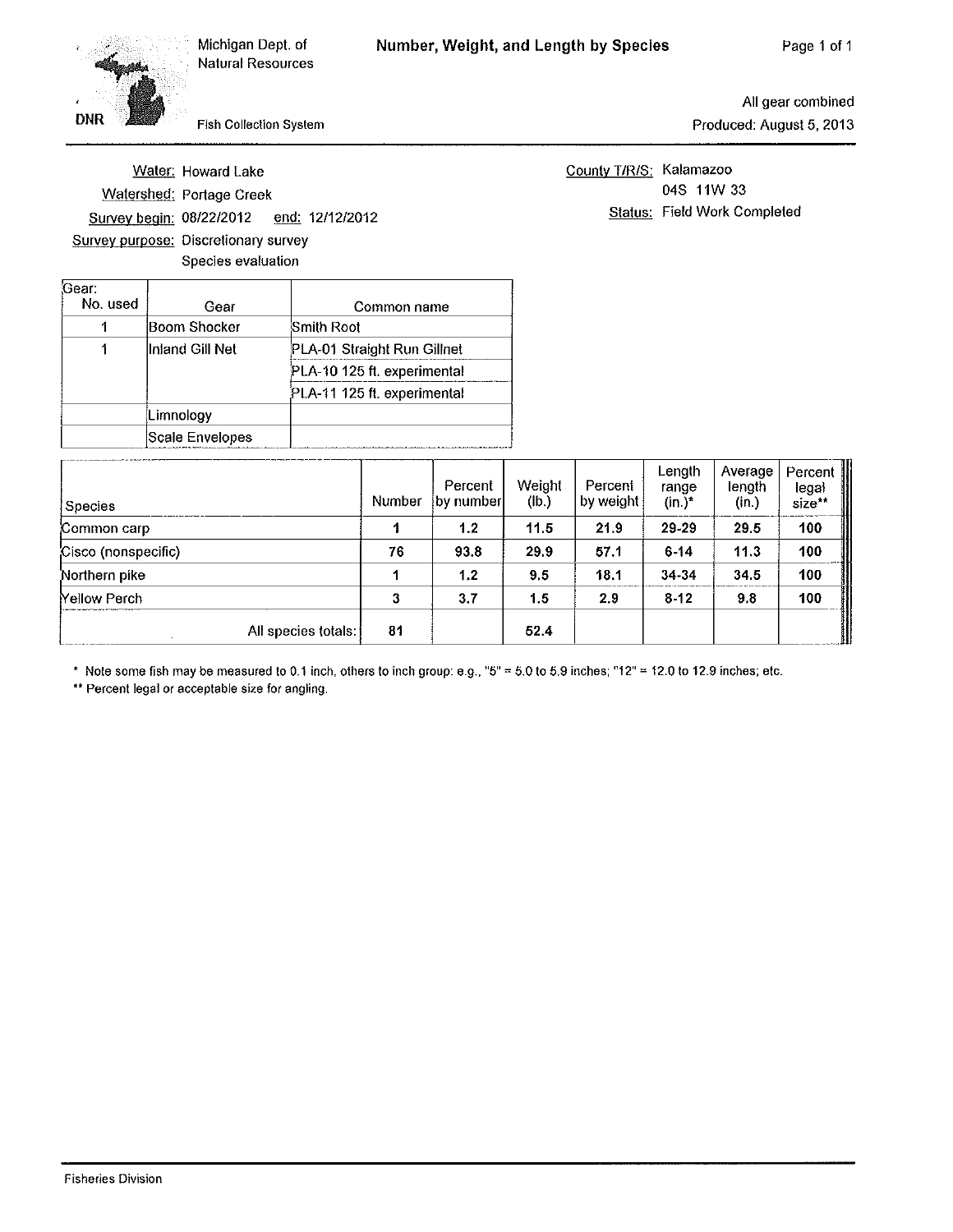| <b>DNR</b>                     |                                                       | <b>Fish Collection System</b>                                                                                |                      |                         |                |                                   |                     |                         |                                                 |                |                              |        | Produced: August 5, 2013      |
|--------------------------------|-------------------------------------------------------|--------------------------------------------------------------------------------------------------------------|----------------------|-------------------------|----------------|-----------------------------------|---------------------|-------------------------|-------------------------------------------------|----------------|------------------------------|--------|-------------------------------|
|                                | Survey begin: 08/22/2012                              | Water: Howard Lake<br>Watershed: Portage Creek<br>Survey purpose: Discretionary survey<br>Species evaluation | end: 12/12/2012      |                         |                |                                   |                     |                         | County T/R/S: Kalamazoo<br>Status: Field Work C |                | 04S 11W 3                    |        |                               |
|                                |                                                       | Effort begin: 08/22/2012 09:00                                                                               |                      | end: 08/22/2012 11:10   |                |                                   | <b>TRS: 04S</b>     |                         | <b>11W</b>                                      | 27,33.34       |                              |        |                               |
|                                |                                                       | Location: Temperature/Oxygen profile, plankton samples, and shoreline sampling. Deepest area in              |                      |                         |                |                                   |                     |                         |                                                 |                |                              |        |                               |
|                                | lake.<br>Water color: Green<br>Weather present: Clear |                                                                                                              |                      | Clarity: Clear          |                |                                   | preceding: Clear    |                         |                                                 |                | Level: Slightly below normal |        |                               |
| <b>Lake Profile</b><br>Basin # | Latitude                                              | Longitude                                                                                                    | Total<br>depth (ft.) | Critical<br>depth (ft.) |                | Thermoclinel<br>(f <sup>t</sup> ) |                     | Secchi<br>depth $(ft.)$ | 2X Secchi                                       |                | depth (ft.) Alkalinity       | sample | <b>Nutrients</b>              |
| 1                              | 42.079350                                             | 85.592760                                                                                                    | 47.00                | 33.00                   |                | 17                                |                     | 12.00                   | 24.00                                           |                | Y                            |        | Y                             |
|                                | <b>Zooplankton Samples</b>                            | Basin#                                                                                                       | Sample no.           | Latitude                |                |                                   | Longitude           |                         | Sample depth                                    |                |                              | Gear   |                               |
|                                |                                                       | 1                                                                                                            | 1                    | 42.077470               |                | 85.595730                         |                     |                         | 33                                              |                |                              |        | 153 um mesh Wis. net (5" dia) |
|                                |                                                       |                                                                                                              | 2                    | 42.079010               |                | 85.591670                         |                     |                         | 33                                              |                |                              |        | 153 um mesh Wis. net (5" dia) |
|                                |                                                       |                                                                                                              | 3                    | 42.082260               |                | 85.589390                         |                     |                         | 33                                              |                |                              |        | 153 um mesh Wis. net (5" dia) |
|                                |                                                       |                                                                                                              | 4                    | 42.079930               |                | 85.594150                         |                     |                         | 33                                              |                |                              |        | 153 um mesh Wis. net (5" dia) |
| Sample<br>date                 | <b>Shoreline Sampling</b><br>Segment<br>no.           | Start<br>latitude                                                                                            | Start<br>longitude   | Small<br>docks          | Large<br>docks |                                   | No. of<br>dwellings | % Shorein.<br>armored   |                                                 | Subm.<br>trees | End<br>latitude              |        | End<br>longitude              |
| 08/22/2012                     | 1                                                     | 42.080120                                                                                                    | 85.594440            | 3                       | 0              |                                   | 6                   | 20                      |                                                 | 3              |                              |        |                               |
|                                | $\overline{2}$                                        | 42.081840                                                                                                    | 85.591620            | 4                       | 0              |                                   | 3                   | $\bf{0}$                |                                                 | 2              |                              |        |                               |
|                                | 3                                                     | 42.083210                                                                                                    | 85.588490            | 4                       | 0              |                                   | 3                   | 10                      |                                                 | 15             |                              |        |                               |
|                                | 4                                                     | 42.084490                                                                                                    | 85.586160            | 3                       | 1              |                                   | 1                   | 70                      |                                                 | 30             |                              |        |                               |
|                                | 5                                                     | 42.084910                                                                                                    | 85.582460            | 1                       | 0              |                                   | 1                   | 10                      |                                                 | 0              |                              |        |                               |
|                                | $6\phantom{.}$                                        | 42.087140                                                                                                    | 85.581980            | $\mathbf{2}$            | $\bf{0}$       |                                   | $\mathbf{2}$        | $\bf{0}$                |                                                 | 5              |                              |        |                               |
|                                | 7                                                     | 42.085920                                                                                                    | 85.580300            | $\mathbf{3}$            | $\pmb{0}$      |                                   | $\mathbf{2}$        | 10 <sup>°</sup>         |                                                 | 10             |                              |        |                               |
|                                | 8                                                     | 42.083760                                                                                                    | 85.581660            | $\pmb{0}$               | $\pmb{0}$      |                                   | $\pmb{0}$           | 0                       |                                                 | 26             |                              |        |                               |
|                                | 9                                                     | 42.083850                                                                                                    | 85.584280            | $\mathbf{3}$            | 0              |                                   | 3                   | 60                      |                                                 | 26             |                              |        |                               |
|                                | 10                                                    | 42.081340                                                                                                    | 85.586230            | 6                       | 0              |                                   | 8                   | 90                      |                                                 | $\overline{7}$ |                              |        |                               |
|                                | 11                                                    | 42.079100                                                                                                    | 85.588100            | $\overline{I}$          | 3              |                                   | 11                  | 90                      |                                                 | 0              |                              |        |                               |
|                                | 12                                                    | 42.078000                                                                                                    | 85.591530            | 2                       | 2              |                                   | 4                   | 80                      |                                                 | 8              |                              |        |                               |
|                                | 13                                                    |                                                                                                              | 42.076110 85.594340  | $\mathbf{2}$            | $\bf 5$        |                                   | 8                   | 70                      |                                                 | 0              |                              |        |                               |

**Lake Limnology Sampling** 

Page 1 of 2

Michigan Dept. of

**Natural Resources** 

Shoreline sampling: Segment #1 starts at boat launch on north side of lake on the southwest end. Segment #5, half of segment is in Black Lake. Segment #6 and 7 are in Black Lake. Segment #8, part of the segment is in Black Lake and part is in Howard Lake. Segment # 14 is 0.24 miles long.

 $\mathbf 2$ 

**Notes** 

 $\overline{\bf 4}$ 

30

 $13$ 

 $\overline{7}$ 

 $14$ 

42.077340

85.596440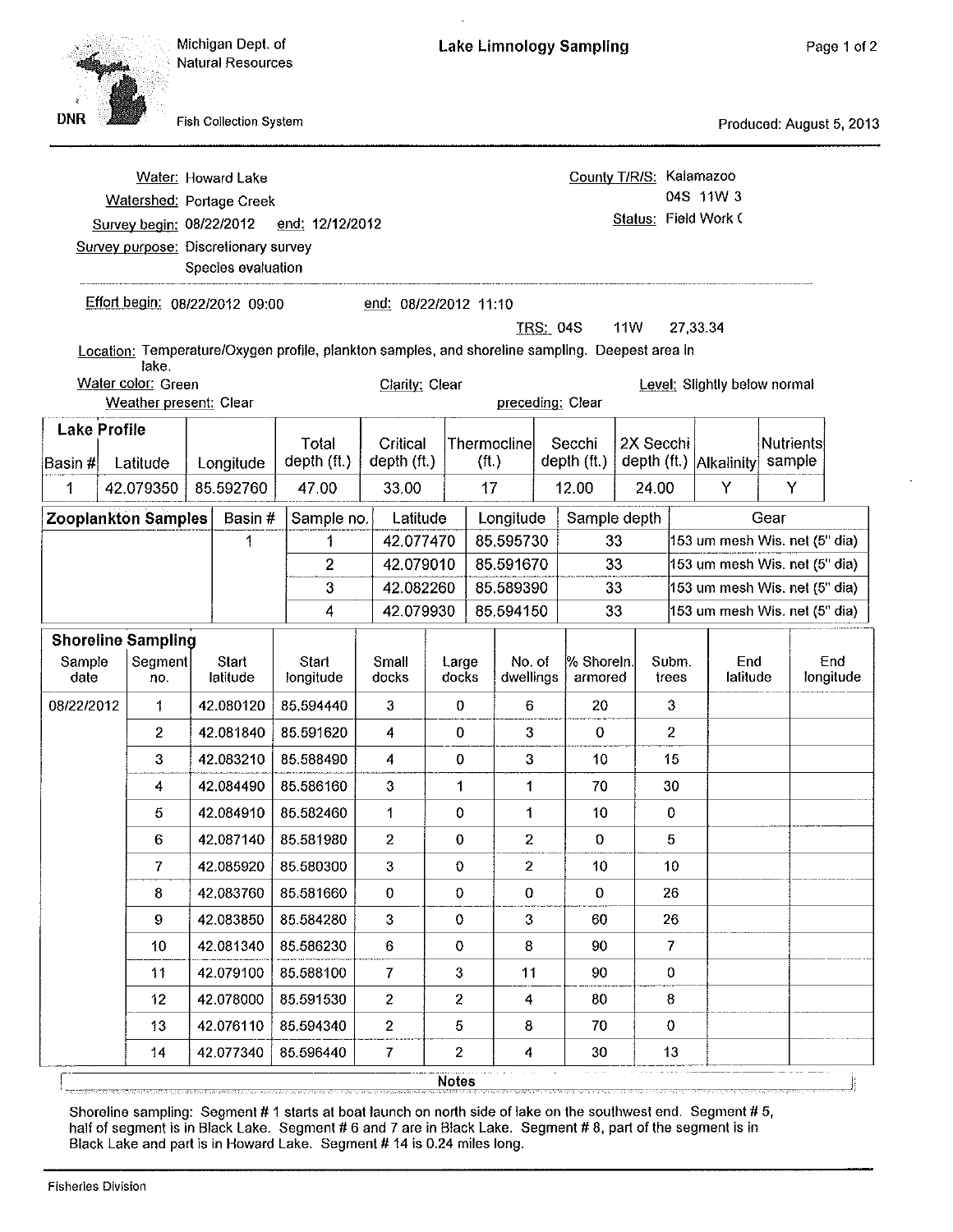| Edit                                          | $\ddot{\mathcal{R}}$ Fish Collection System [v. 4.25]<br>Planning<br>Survey                                                                                                             | August 5, 2013       |                                                                                                                  |                                                                             |                              |               |
|-----------------------------------------------|-----------------------------------------------------------------------------------------------------------------------------------------------------------------------------------------|----------------------|------------------------------------------------------------------------------------------------------------------|-----------------------------------------------------------------------------|------------------------------|---------------|
| File<br>$\mathbb{R}$<br>$\tilde{\mathcal{D}}$ | zL.<br>िब<br>⊖                                                                                                                                                                          | V)<br>ī3             | Enter Data Animals Taken by Permit Exotics/Diseases Special Reports Temp, Loggers Resources Utilitic<br>羘<br>F-1 |                                                                             | 6                            | ్వ            |
| Exit<br>Planning                              | Surveys<br>Water<br>Photos                                                                                                                                                              | Catch/Spe Catch/Inch | Scale Env.<br>Gear for.                                                                                          | CustomList<br>Exotics                                                       | SFR Pote<br>Disease          | Mgmt Plans    |
|                                               | <sup>4</sup> Lake Limnology Sampling: Howard Lake Survey Started 08/22/2012<br>Lake Profile   Zooplankton Samples   Shoreline Sampling   Temps/Oxygen    Chemistry    Pollution   Notes |                      |                                                                                                                  |                                                                             |                              |               |
|                                               |                                                                                                                                                                                         |                      |                                                                                                                  |                                                                             |                              |               |
| <b>Basin number</b>                           | Parameter                                                                                                                                                                               | Surface              | Surface old<br>(read only)                                                                                       | Mid-depth                                                                   | Mid-depth old<br>(read only) | <b>Bottor</b> |
| 1                                             | Alkalinity, total (mg/L)                                                                                                                                                                | ,000                 |                                                                                                                  | .000                                                                        |                              | .000          |
| 1                                             | Chlorophyll a (ug/L)                                                                                                                                                                    | .000                 |                                                                                                                  | .000.                                                                       |                              | ,000          |
|                                               | Nitrogen, ammonia (mg/                                                                                                                                                                  | .000                 |                                                                                                                  | .000                                                                        |                              | .000          |
|                                               | Nitrogen, nitrate + nitrite                                                                                                                                                             | .000                 |                                                                                                                  | .000                                                                        |                              | .000          |
|                                               | Nitrogen, total Kjeldahl ()                                                                                                                                                             | .000                 |                                                                                                                  | .000                                                                        |                              | .000.         |
| 1                                             | Phosphorus, total (mg/L                                                                                                                                                                 | .000                 |                                                                                                                  | .000                                                                        |                              | .000          |
|                                               |                                                                                                                                                                                         |                      |                                                                                                                  |                                                                             |                              |               |
|                                               |                                                                                                                                                                                         |                      |                                                                                                                  |                                                                             |                              |               |
|                                               |                                                                                                                                                                                         |                      |                                                                                                                  |                                                                             |                              |               |
|                                               |                                                                                                                                                                                         |                      |                                                                                                                  |                                                                             |                              |               |
|                                               |                                                                                                                                                                                         |                      |                                                                                                                  |                                                                             |                              |               |
|                                               |                                                                                                                                                                                         |                      |                                                                                                                  |                                                                             |                              |               |
|                                               |                                                                                                                                                                                         |                      |                                                                                                                  |                                                                             |                              |               |
|                                               |                                                                                                                                                                                         |                      |                                                                                                                  |                                                                             |                              |               |
|                                               |                                                                                                                                                                                         |                      |                                                                                                                  |                                                                             |                              |               |
|                                               |                                                                                                                                                                                         |                      |                                                                                                                  |                                                                             |                              |               |
|                                               |                                                                                                                                                                                         |                      |                                                                                                                  |                                                                             | $\sim$                       |               |
|                                               |                                                                                                                                                                                         |                      |                                                                                                                  |                                                                             |                              |               |
|                                               |                                                                                                                                                                                         |                      |                                                                                                                  |                                                                             |                              |               |
|                                               |                                                                                                                                                                                         |                      |                                                                                                                  |                                                                             |                              |               |
|                                               |                                                                                                                                                                                         |                      |                                                                                                                  |                                                                             | 19일<br>대학                    |               |
|                                               |                                                                                                                                                                                         |                      |                                                                                                                  |                                                                             |                              |               |
|                                               |                                                                                                                                                                                         |                      |                                                                                                                  |                                                                             |                              |               |
|                                               |                                                                                                                                                                                         |                      |                                                                                                                  | Santa Control (1993)<br>Maria Control (1994)<br>Andrew Maria Control (1994) |                              |               |
|                                               |                                                                                                                                                                                         |                      |                                                                                                                  |                                                                             |                              |               |
|                                               |                                                                                                                                                                                         |                      | $\sim$                                                                                                           |                                                                             |                              |               |
|                                               |                                                                                                                                                                                         |                      |                                                                                                                  |                                                                             |                              |               |
|                                               |                                                                                                                                                                                         |                      |                                                                                                                  |                                                                             |                              |               |

 $\mathcal{L}^{\text{max}}_{\text{max}}$ 

v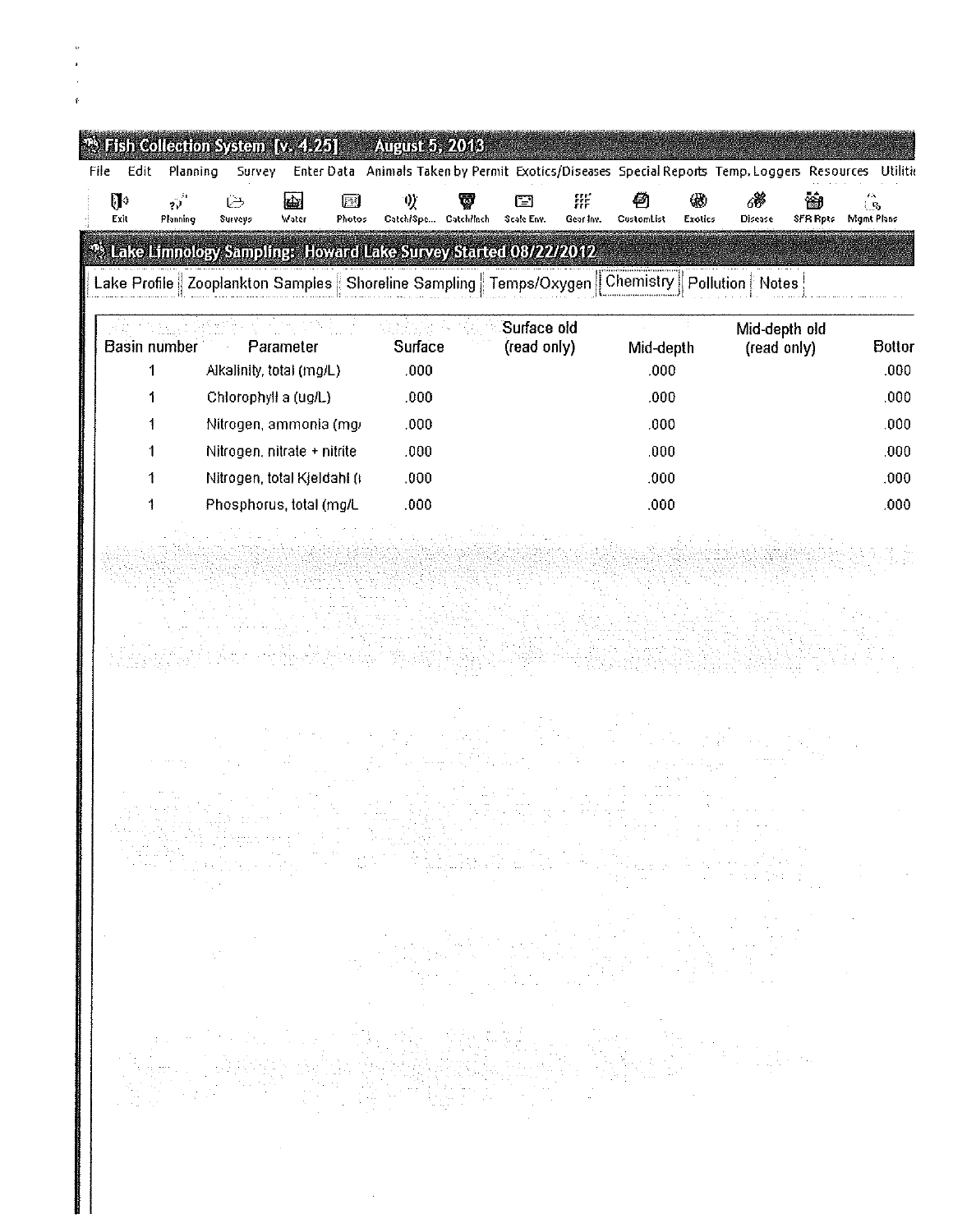Produced: August 5, 2013

**Status: Approved** 

end: 03/31/2003

**Long Lake Water Survey** 03/25/2003 - 03/31/2003

T/R/S: 03S 10W 19

Survey begin: 03/25/2003

Fish Collection System

**DNR** 

Water: Long Lake

Primary county: Kalamazoo Dis. county: Kalamazoo

Special regs: No **Purpose: Species Evaluation** This survey contains age and growth data for Northern Pike captured during the early spring egg take. All Northern Pike were pit-tagged. Gear: Standard 6 by 3 Gear type: Trap Net Effort date range: 03/25/2003 00:00 - 03/27/2003 00:00 No. of gear used: 4 Effort gty.: 8 Net Nights, 4 Net Lifts Area covered: Coll. site no.: Index site no: T/R/S: 3S 10W 19 Depth range: Sample sites: Temp, range: location: Male Northern Pike. Water clarity: Level: Conductivity: Electrofishing eff.: Temp. stratified: Weather: Preceding: Effort date range: 03/25/2003 00:00 - 03/27/2003 00:00 Gear type: Trap Net No. of gear used: 4 Effort gty.: 8 Net Nights, 4 Net Lifts Area covered: T/R/S: 3S 10W 19 Coll. site no.: Index site no: Sample sites: Depth range: Temp. range: location: Female Northern Pike. Water clarity: Level: Conductivity: Electrofishing eff.: Temp. stratified: Weather: Preceding: Effort date range: 03/27/2003 00:00 - 03/29/2003 00:00 Gear type: Trap Net Effort gty.: 8 Net Nights, 4 Net Lifts Area covered: No. of gear used: 4 T/R/S: 3S 10W 19 Coll. site no.: Index site no: Depth range: Sample sites: Temp. range: location: Male Northern Pike. Water clarity: Level: Conductivity: Electrofishing eff.: Temp. stratified: Weather: Preceding: Effort date range: 03/27/2003 00:00 - 03/29/2003 00:00 Gear type: Trap Net Effort gty.: 8 Net Nights, 4 Net Lifts No. of gear used: 4 Area covered: Coll. site no.: Index site no: T/R/S: 3S 10W 19 Sample sites: Depth range: Temp. range: location: Female Northern Pike. Water clarity: Level: Conductivity: Electrofishing eff.: Temp. stratified: Weather: Preceding: **Fisheries Division**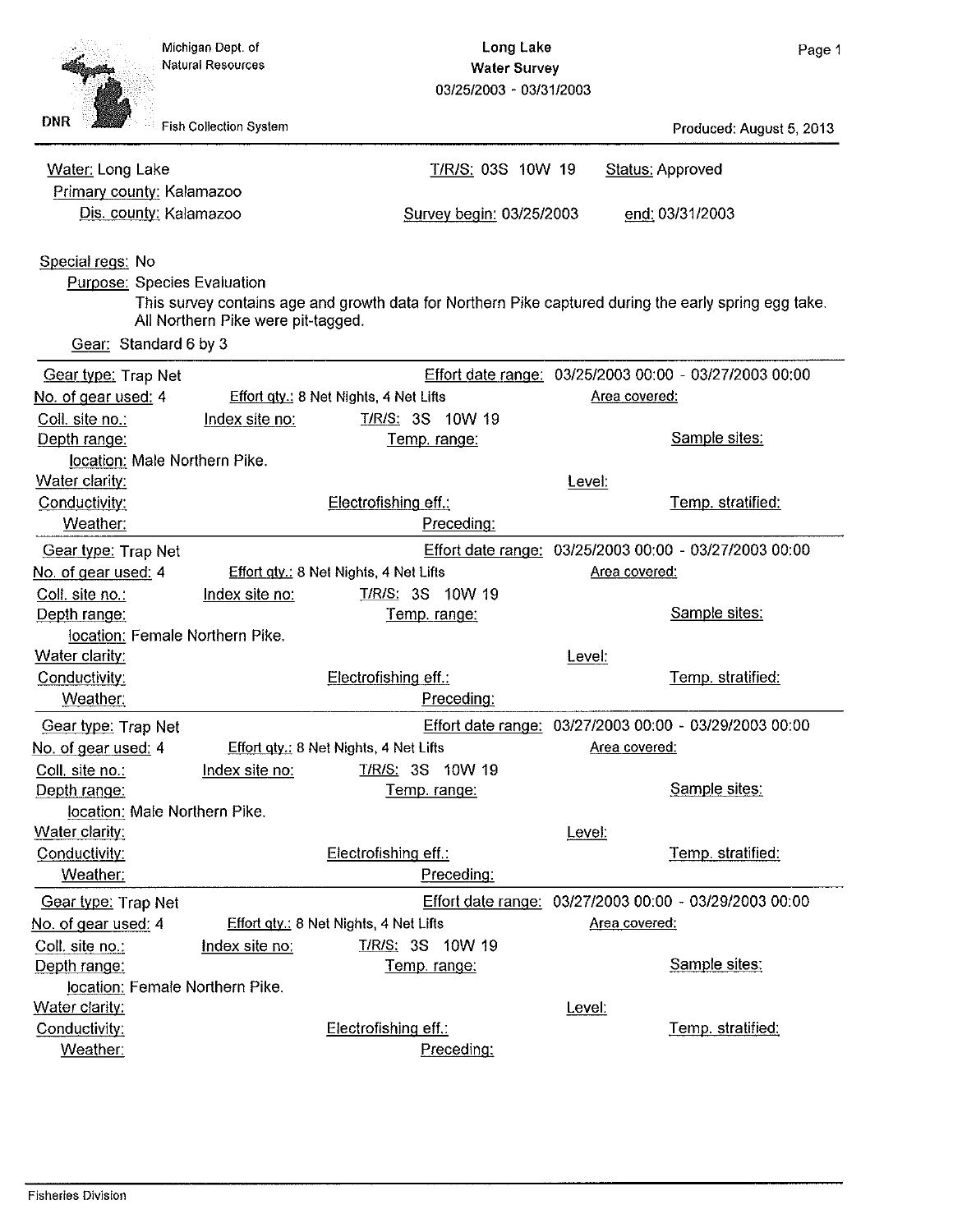| Michigan Dept. of        |  |
|--------------------------|--|
| <b>Natural Resources</b> |  |

Long Lake **Water Survey** 03/25/2003 - 03/31/2003



Fish Collection System

Produced: August 5, 2013

| Gear type: Trap Net             |                |                                               | Effort date range: 03/29/2003 00:00 - 03/31/2003 00:00 |                   |
|---------------------------------|----------------|-----------------------------------------------|--------------------------------------------------------|-------------------|
| No. of gear used: 4             |                | Effort gty.: 8 Net Nights, 4 Net Lifts        | Area covered:                                          |                   |
| Coll. site no.:                 | Index site no: | T/R/S: 3S 10W 19                              |                                                        |                   |
| Depth range:                    |                | <u>Temp. range:</u>                           |                                                        | Sample sites:     |
| location: Male Northern Pike.   |                |                                               |                                                        |                   |
| Water clarity:                  |                |                                               | Level:                                                 |                   |
| Conductivity:                   |                | Electrofishing eff.:                          |                                                        | Temp. stratified: |
| Weather:                        |                | Preceding:                                    |                                                        |                   |
| Gear type: Trap Net             |                |                                               | Effort date range: 03/29/2003 00:00 - 03/31/2003 00:00 |                   |
| No. of gear used: 4             |                | <b>Effort gty.: 8 Net Nights, 4 Net Lifts</b> | Area covered:                                          |                   |
| Coll. site no.:                 | Index site no: | <b>T/R/S: 3S 10W 19</b>                       |                                                        |                   |
| Depth range:                    |                | <u>Temp. range:</u>                           |                                                        | Sample sites:     |
| location: Female Northern Pike. |                |                                               |                                                        |                   |
| <b>Water clarity:</b>           |                |                                               | Level:                                                 |                   |
| Conductivity:                   |                | Electrofishing eff.:                          |                                                        | Temp. stratified: |
| Weather:                        |                | Preceding:                                    |                                                        |                   |
| Analysis:                       |                |                                               |                                                        |                   |
| Analysis by:                    |                |                                               |                                                        |                   |
| Collection by: SLMMU            |                |                                               |                                                        |                   |
|                                 |                |                                               |                                                        |                   |

Id. by: Same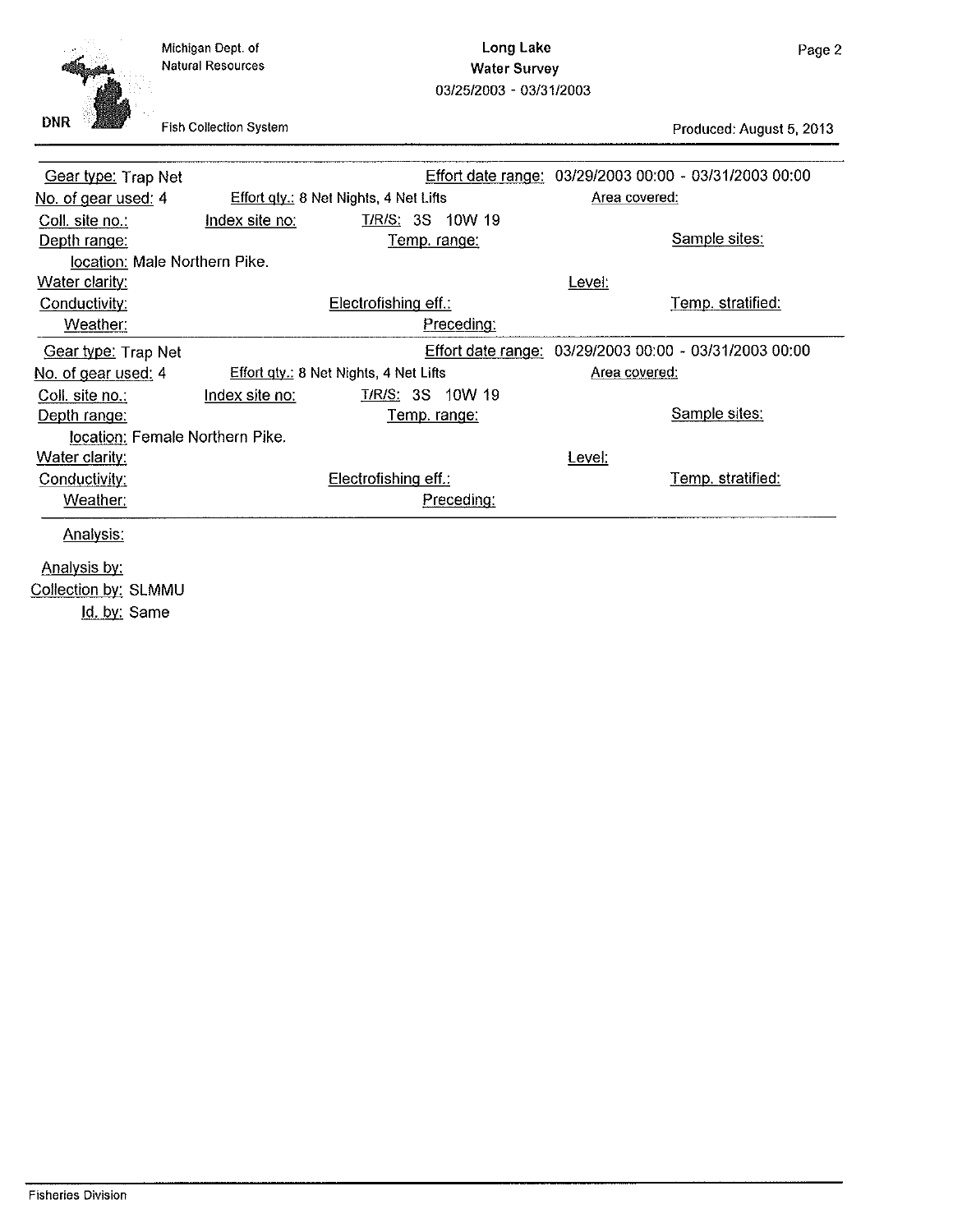Fish Collection System

All gear combined Produced: August 5, 2013

Water: Long Lake Watershed: Portage Creek Survey begin: 03/25/2003 end: 03/31/2003 **Survey purpose: Species Evaluation** 

**DNR** 

County T/R/S: Kalamazoo 03S 10W 19 Status: Approved

| Gear:<br>No. used | Gear     | Common name     |
|-------------------|----------|-----------------|
|                   | Trap Net | Standard 6 by 3 |

| Species             | Number | Percent<br><b>by number</b> | Weight<br>(Ib.) | Percent<br>by weight | Length<br>range<br>$(in.)^*$ | Average  <br>length<br>(in.) | Percent<br>legal<br>size** |
|---------------------|--------|-----------------------------|-----------------|----------------------|------------------------------|------------------------------|----------------------------|
| Northern pike       | 206    | 100.0                       | 325.2           | 100.0                | $11 - 31$                    | 18.4                         |                            |
| All species totals: | 206    |                             | 325.2           |                      |                              |                              |                            |

\* Note some fish may be measured to 0.1 inch, others to inch group: e.g., "5" = 5.0 to 5.9 inches; "12" = 12.0 to 12.9 inches; etc.

\*\* Percent legal or acceptable size for angling.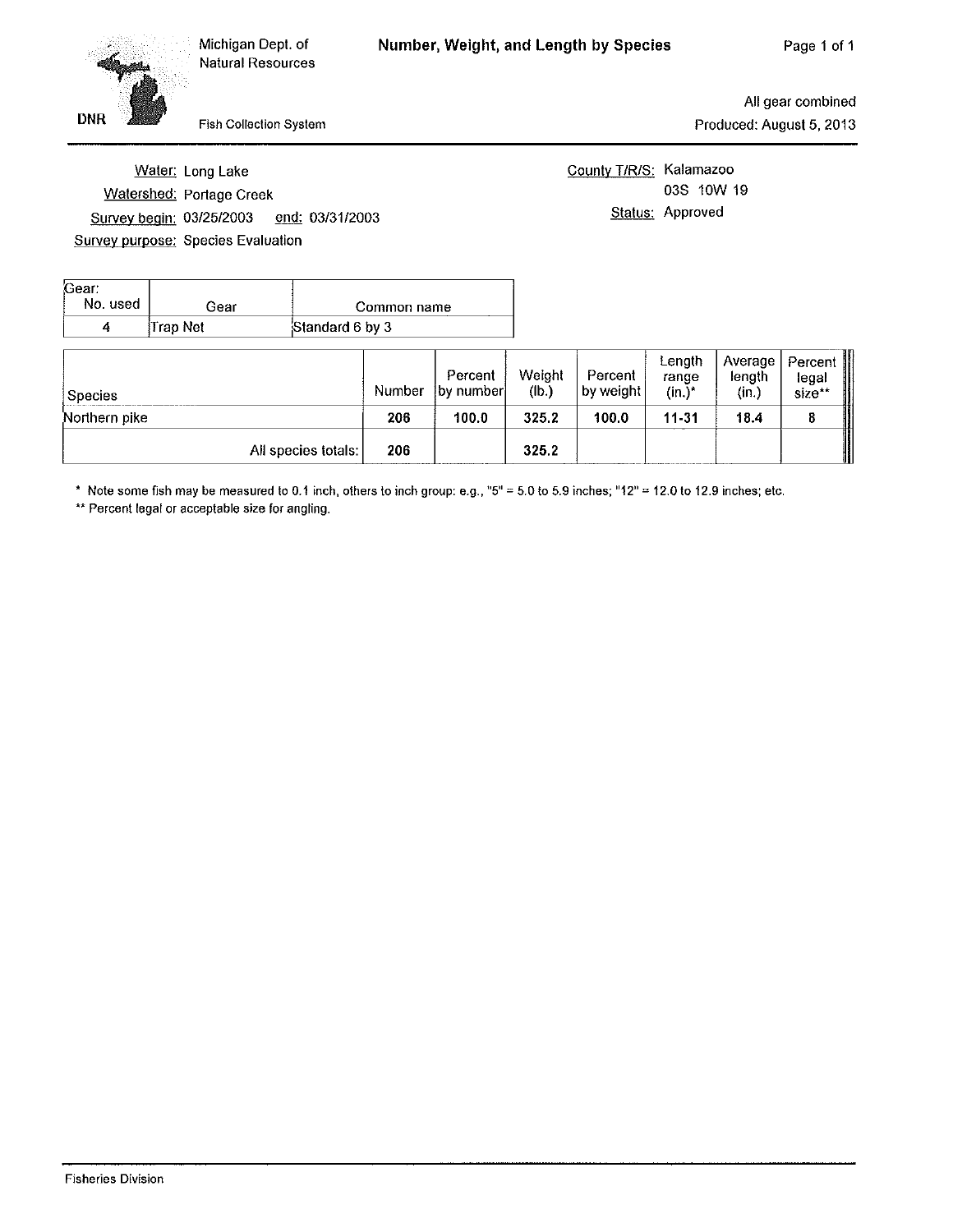Michigan Dept. of Natural Resources



Fish Collection System

All Gear Combined Produced: August 5, 2013

|                                           | Water: Long Lake         |  |
|-------------------------------------------|--------------------------|--|
|                                           | Watershed: Portage Creek |  |
| Survey begin: 03/25/2003 end: 03/31/2003  |                          |  |
| <b>Survey purpose: Species Evaluation</b> |                          |  |

County T/R/S: Kalamazoo 03S 10W 19 Status: Approved

| Species/strain        | Inch group      | No. caught     | Lbs. caught |
|-----------------------|-----------------|----------------|-------------|
| Northern pike         | 11              | 1              | 0.3         |
|                       | 12 <sub>2</sub> | 1              | 0.39        |
|                       | 13              | 11             | 5.49        |
|                       | 14              | 20             | 12.48       |
|                       | 15              | 20             | 15.4        |
|                       | 16              | 20             | 18.74       |
|                       | 17              | 20             | 22.54       |
|                       | 18              | 20             | 26.83       |
|                       | 19              | 20             | 31.67       |
|                       | 20              | 17             | 31.5        |
|                       | 21              | 20             | 43.04       |
|                       | 22              | 14             | 34.76       |
|                       | 23              | 5              | 14.23       |
|                       | 24              | $\bf{9}$       | 29.2        |
|                       | 25              | $\overline{2}$ | 7.36        |
|                       | 26              | 3              | 12.45       |
|                       | 28              | 1              | 5.22        |
|                       | 30              | 1              | 6.46        |
|                       | 31              | 1              | 7.15        |
| Avg. length: 18.8 in. | Sample totals:  | 206            | 325.21      |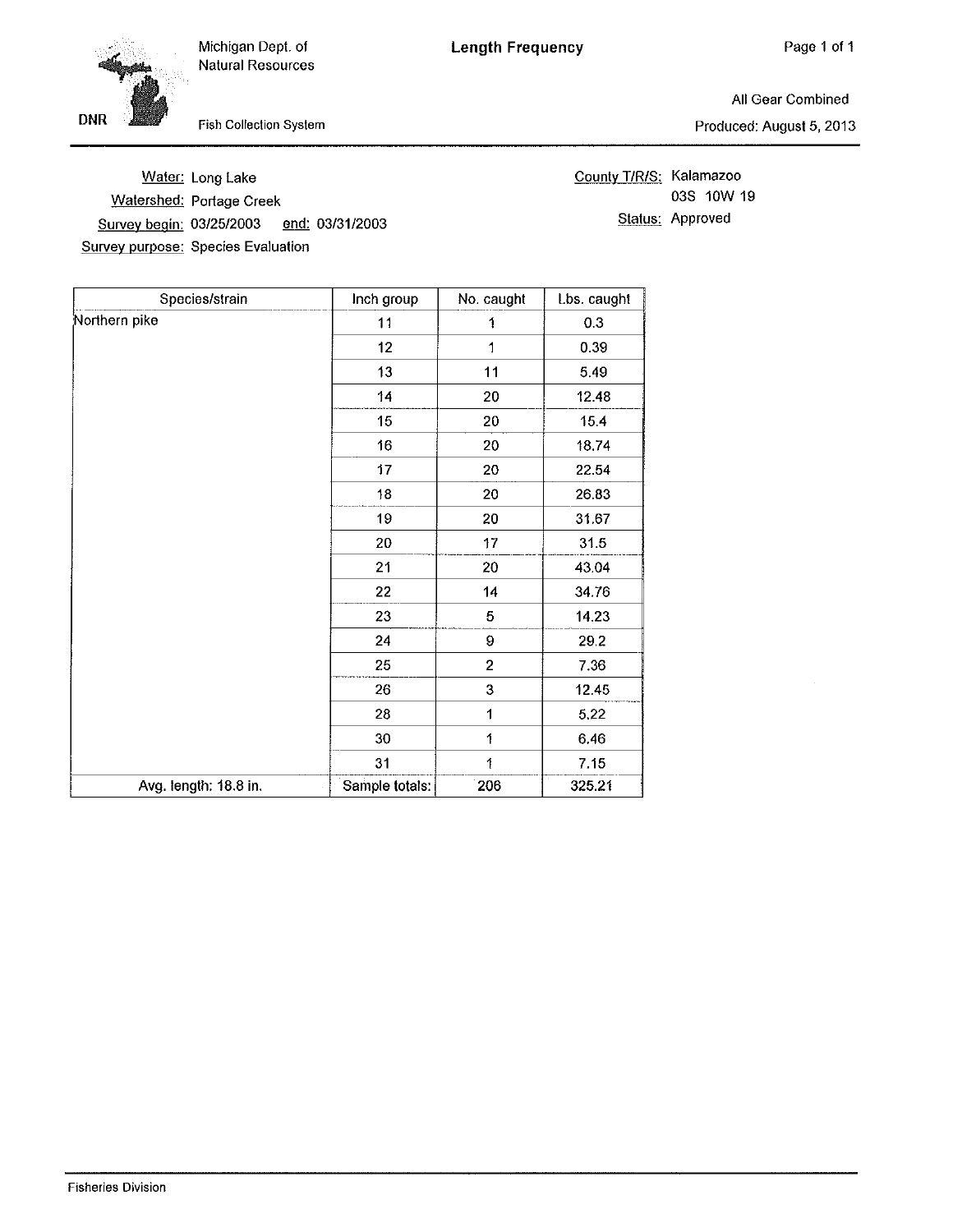Michigan Dept. of **Natural Resources** 

All Efforts Produced: August 5, 2013

Fish Collection System

Water: Long Lake

Watershed: Portage Creek

Survey purpose: Species Evaluation

Survey begin: 03/25/2003

| <b>DNR</b> |  |
|------------|--|

County T/R/S: Kalamazoo 03S 10W 19 Status: Approved

| Gear:<br>No. used | Gear     | Common name     |
|-------------------|----------|-----------------|
| a                 | Trap Net | Standard 6 by 3 |

end: 03/31/2003

| Species / Age | No. aged | Length<br>range (in.) | State avg.<br>length (in.) | Weighted<br>(mean len. (in.) | Weighted<br>age freq. | Mean<br>growth index* |
|---------------|----------|-----------------------|----------------------------|------------------------------|-----------------------|-----------------------|
| Northern pike |          |                       |                            |                              |                       | $-1.7$                |
| Age II:       | 91       | 11.90-20.20           | 17.7                       | 16.03                        | 44.17%                |                       |
| Age III:      | 67       | 14.10-24.20           | 20.8                       | 19.43                        | 32.52%                |                       |
| Age IV:       | 26       | 18.20-25.30           | 23.4                       | 21.44                        | 12.62%                |                       |
| Age V:        | 11       | 19.20-26.40           | 25.5                       | 23.20                        | 5.34%                 |                       |
| Age VI:       | 9        | 21.70-31.00           | 27.3                       | 26,06                        | 4.37%                 |                       |
| Age VII.      | 2        | 22.20-23.20           | 29.3                       | 22.70                        | $0.97\%$              |                       |

<sup>\*</sup> Mean growth index is the average deviation from the state average length at age.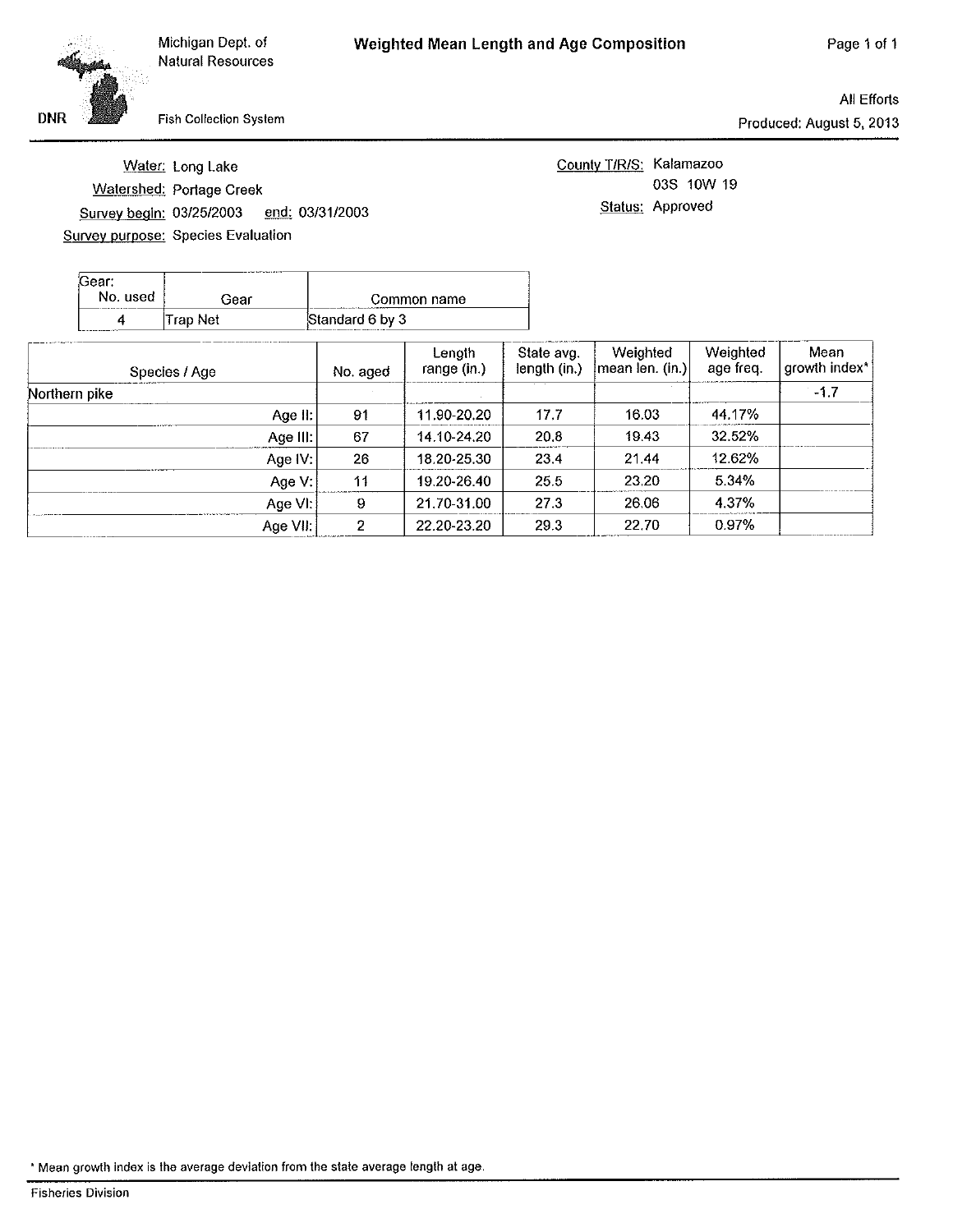| aae |
|-----|
|-----|

**Natural Resources Water Survey** 09/19/2000 - 09/19/2000 **DNR Fish Collection System** Produced: August 5, 2013 Water: Portage Lake T/R/S: 05S 10W 18 **Status: Approved** Primary county: Saint Joseph Dis. county: Saint Joseph Survey begin: 09/19/2000 end: 09/19/2000 Special regs: No Purpose: Special Study Full Limnology of the lake, which recently had a full survey Gear type: Limnology Effort date range: 09/19/2000 14:00 - 09/19/2000 16:00 Effort qty.: No. of gear used: Area covered: Coll. site no.: 1 Index site no: T/R/S: Depth range: 0-38 feet Temp. range: 53-67 F Sample sites: 1 location: 38 foot of water near the outlet. Cover: not observed Vegetation not observed Fish foods: Not observed Water clarity: Level: normal Conductivity: Electrofishing eff.: Temp. stratified: No **Weather: Mostly sunny** Preceding: sunny Air temperatures **Reading Datetime** Temperature Collection/index site no. 09/19/2000 14:00:00 Coll. site 1 Water temperature/oxygen readings Collection/index site no. SpCond mS/cm Date/fime Reading depth Temperature Oxygen pH 09/19/2000 14:00:00 0 67.30 8.70 Coll. site 1 09/19/2000 14:00:00 5 66.90 8.50 09/19/2000 14:00:00  $10$ 66.20 8.00 09/19/2000 14:00:00 15 64.90 4.50  $2.30$ 09/19/2000 14:00:00  $17$ 63.90 09/19/2000 14:00:00 18 63.50 1.60 09/19/2000 14:00:00 63.00 0.80 19 09/19/2000 14:00:00 20 62.20  $0.50$  $21$ 0.50 09/19/2000 14:00:00 61.50 09/19/2000 14:00:00 22 60.80 0.50 09/19/2000 14:00:00 23 60.40  $0.50$ 09/19/2000 14:00:00 24 60.60 0.50 09/19/2000 14:00:00 25 59.50 0.50 09/19/2000 14:00:00 26 58.30  $0.50$ 09/19/2000 14:00:00 27 57.20 0.50 28 09/19/2000 14:00:00 56.30 0.50 09/19/2000 14:00:00 29 55.80 0.50  $0.50$ 09/19/2000 14:00:00 30 55.40 09/19/2000 14:00:00 31 55.00 0.50 09/19/2000 14:00:00 32 54.70 0.50 09/19/2000 14:00:00 35 53.80  $0.50$ 09/19/2000 14:00:00 38 53.40 0.50

**Portage Lake** 

Michigan Dept. of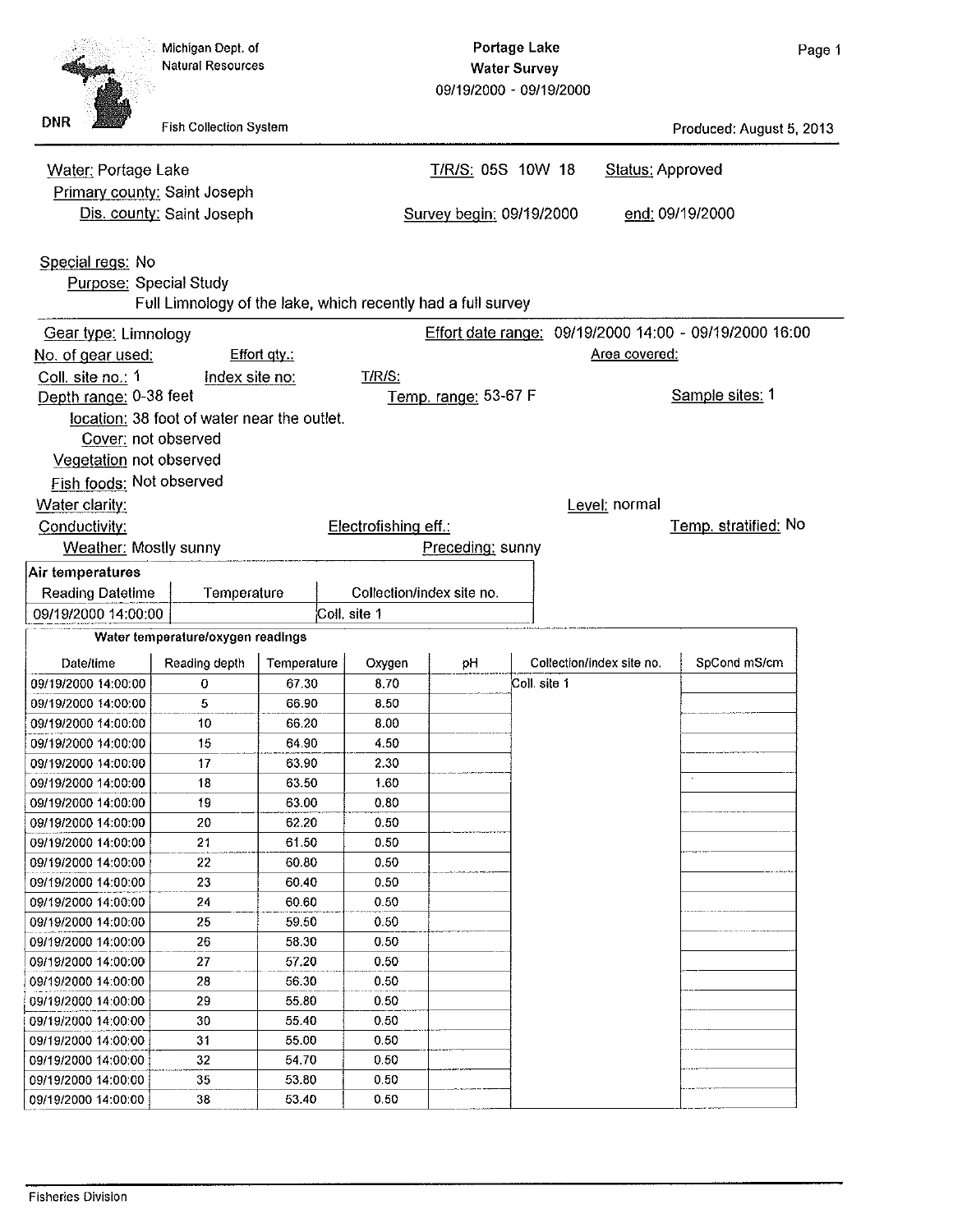Michigan Dept. of Natural Resources

**Portage Lake Water Survey** 09/19/2000 - 09/19/2000



Fish Collection System

Produced: August 5, 2013

Analysis:

Oxygen levels for fish pretty much run out by 16 feet. There was a slight thermocline present from 24-28 feet, but it was not well organized. Other parameters look normal for this area of the state. The water is hard and well buffered.

Analysis by: Jim Dexter Collection by: Don Waite Id. by: Don Waite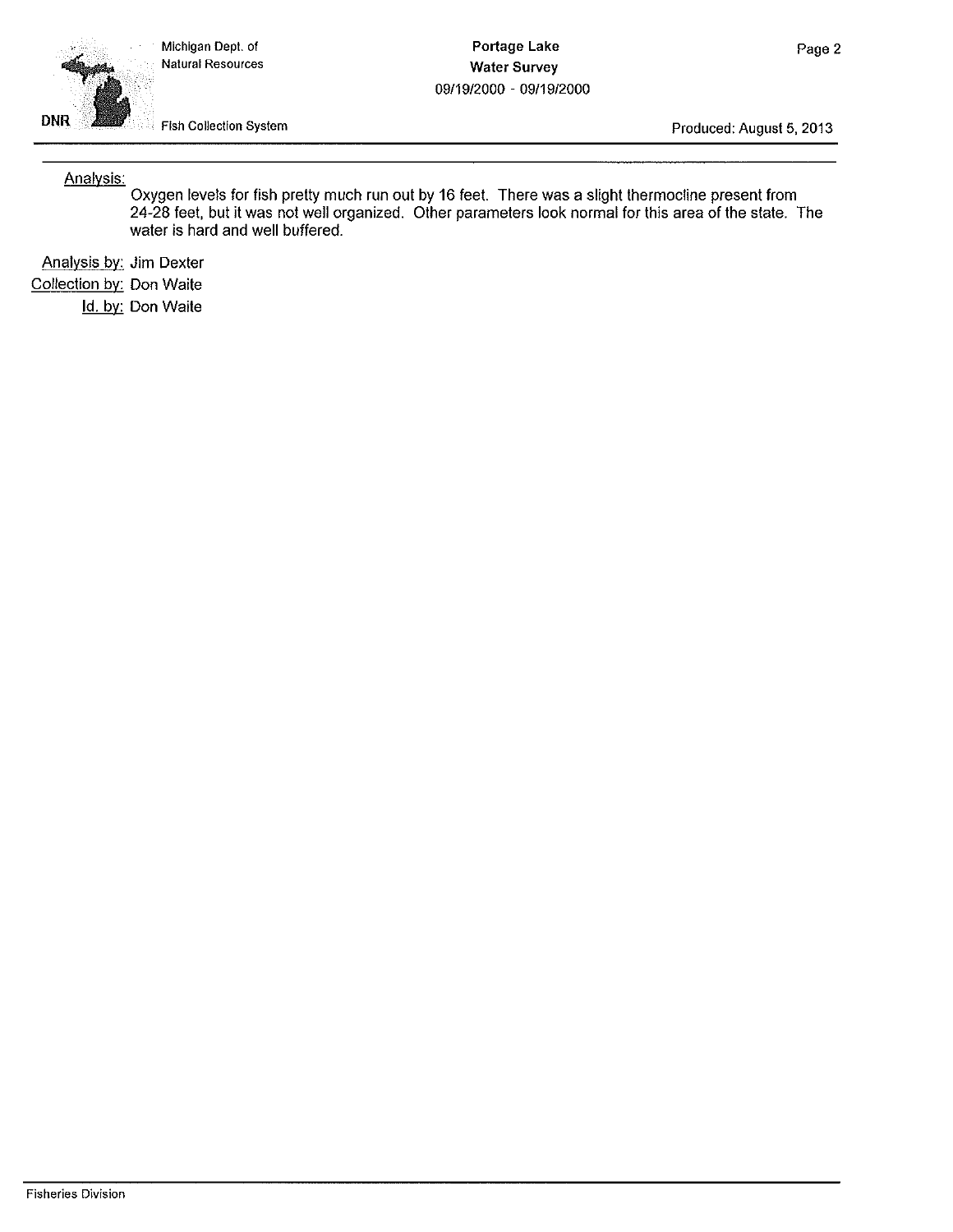|                                                                                                                                                                                                                                                                                                                                                                                                                                                                                                                                                                                                                                                                                                                                                                                                                                                                                                                                                                                                                                                                                                                                                                                                                                                                                                                                                                                                                                                                                                                                                                                                                                                                                                                                                                                                                                                                                                                                                       |        |        |        |             | Utilitio        |
|-------------------------------------------------------------------------------------------------------------------------------------------------------------------------------------------------------------------------------------------------------------------------------------------------------------------------------------------------------------------------------------------------------------------------------------------------------------------------------------------------------------------------------------------------------------------------------------------------------------------------------------------------------------------------------------------------------------------------------------------------------------------------------------------------------------------------------------------------------------------------------------------------------------------------------------------------------------------------------------------------------------------------------------------------------------------------------------------------------------------------------------------------------------------------------------------------------------------------------------------------------------------------------------------------------------------------------------------------------------------------------------------------------------------------------------------------------------------------------------------------------------------------------------------------------------------------------------------------------------------------------------------------------------------------------------------------------------------------------------------------------------------------------------------------------------------------------------------------------------------------------------------------------------------------------------------------------|--------|--------|--------|-------------|-----------------|
| √ે<br>Į.                                                                                                                                                                                                                                                                                                                                                                                                                                                                                                                                                                                                                                                                                                                                                                                                                                                                                                                                                                                                                                                                                                                                                                                                                                                                                                                                                                                                                                                                                                                                                                                                                                                                                                                                                                                                                                                                                                                                              | 뇌<br>⊖ | 嗄<br>V | 肝<br>⊡ | ⊛<br>8<br>0 | гΔ,<br>葡<br>LB. |
|                                                                                                                                                                                                                                                                                                                                                                                                                                                                                                                                                                                                                                                                                                                                                                                                                                                                                                                                                                                                                                                                                                                                                                                                                                                                                                                                                                                                                                                                                                                                                                                                                                                                                                                                                                                                                                                                                                                                                       |        |        |        |             |                 |
| Enter Data Animals Taken by Permit Exotics/Diseases Special Reports Temp. Loggers Resources<br>Edit<br>Planning<br>File<br>Survey<br>[3]<br>CustomList<br>Exotics<br>SFR Rots Mgmt Plans<br>Catch/Spe Catch/Inch<br>Scale Env.<br>Gear Inv.<br>Disease<br>Planning<br>Photos<br>Exit<br>Surveys<br>Water<br>Stake Limnology Sampling: Portage Lake Survey Started 09/19/2000<br>Lake Profile   Zooplankton Samples   Shoreline Sampling    Temps/Oxygen    Chemistry    Pollution    Notes<br>Air temperatures<br>O<br>Water temperatures<br>$\scriptstyle \circ$<br>Temperature old<br>Oxygen<br>Reading<br>Reading<br>Temperature<br><b>Basin number</b><br>datetime<br>(read only)<br>(ppm)<br>depth $(f)$<br>$(\text{deg } F)$<br>8.70<br>67.30<br>673<br>09/19/2000 14:00:00<br>0<br>8.50<br>66.90<br>66.9<br>09/19/2000 14:00:00<br>5<br>66.2<br>8.00<br>09/19/2000 14:00:00<br>66.20<br>10<br>64.9<br>4.50<br>64.90<br>09/19/2000 14:00:00<br>15<br>2.30<br>63.9<br>63.90<br>09/19/2000 14:00:00<br>17<br>1.60<br>63.5<br>09/19/2000 14:00:00<br>18<br>63.50<br>63.0<br>.80<br>63.00<br>09/19/2000 14:00:00<br> 9<br>62.2<br>.50<br>62.20<br>09/19/2000 14:00:00<br>20<br>61.5<br>.50<br>21<br>61.50<br>09/19/2000 14:00:00<br>60 8<br>.50<br>09/19/2000 14:00:00<br>60.80<br>22<br>50<br>60.40<br>60 4<br>09/19/2000 14:00:00<br>23<br>.50<br>60.60<br>60.6<br>09/19/2000 14:00:00<br>24<br>.50<br>59.5<br>09/19/2000 14:00:00<br>25<br>59.50<br>58.3<br>.50<br>26<br>58.30<br>09/19/2000 14:00:00<br>.50<br>57.2<br>57.20<br>09/19/2000 14:00:00<br>27<br>56.30<br>56.3<br>.50<br>09/19/2000 14:00:00<br>28<br>55.8<br>.50<br>55.80<br>29<br>09/19/2000 14:00:00<br>.50<br>55.40<br>55.4<br>09/19/2000 14:00:00<br>$30\,$<br>.50<br>55.0<br>09/19/2000 14:00:00<br>31<br>55.00<br>54.70<br>54.7<br>.50<br>09/19/2000 14:00:00<br>32<br>.50<br>53.80<br>538<br>09/19/2000 14:00:00<br>35<br>.50<br>09/19/2000 14:00:00<br>38<br>53.40<br>53.4 |        |        |        |             |                 |
| <sup>43</sup> Fish Collection System [v. 4.25]<br>August 5, 2013                                                                                                                                                                                                                                                                                                                                                                                                                                                                                                                                                                                                                                                                                                                                                                                                                                                                                                                                                                                                                                                                                                                                                                                                                                                                                                                                                                                                                                                                                                                                                                                                                                                                                                                                                                                                                                                                                      |        |        |        |             |                 |
|                                                                                                                                                                                                                                                                                                                                                                                                                                                                                                                                                                                                                                                                                                                                                                                                                                                                                                                                                                                                                                                                                                                                                                                                                                                                                                                                                                                                                                                                                                                                                                                                                                                                                                                                                                                                                                                                                                                                                       |        |        |        |             |                 |
|                                                                                                                                                                                                                                                                                                                                                                                                                                                                                                                                                                                                                                                                                                                                                                                                                                                                                                                                                                                                                                                                                                                                                                                                                                                                                                                                                                                                                                                                                                                                                                                                                                                                                                                                                                                                                                                                                                                                                       |        |        |        |             |                 |
|                                                                                                                                                                                                                                                                                                                                                                                                                                                                                                                                                                                                                                                                                                                                                                                                                                                                                                                                                                                                                                                                                                                                                                                                                                                                                                                                                                                                                                                                                                                                                                                                                                                                                                                                                                                                                                                                                                                                                       |        |        |        |             |                 |
|                                                                                                                                                                                                                                                                                                                                                                                                                                                                                                                                                                                                                                                                                                                                                                                                                                                                                                                                                                                                                                                                                                                                                                                                                                                                                                                                                                                                                                                                                                                                                                                                                                                                                                                                                                                                                                                                                                                                                       |        |        |        |             |                 |
|                                                                                                                                                                                                                                                                                                                                                                                                                                                                                                                                                                                                                                                                                                                                                                                                                                                                                                                                                                                                                                                                                                                                                                                                                                                                                                                                                                                                                                                                                                                                                                                                                                                                                                                                                                                                                                                                                                                                                       |        |        |        |             |                 |
|                                                                                                                                                                                                                                                                                                                                                                                                                                                                                                                                                                                                                                                                                                                                                                                                                                                                                                                                                                                                                                                                                                                                                                                                                                                                                                                                                                                                                                                                                                                                                                                                                                                                                                                                                                                                                                                                                                                                                       |        |        |        |             |                 |
|                                                                                                                                                                                                                                                                                                                                                                                                                                                                                                                                                                                                                                                                                                                                                                                                                                                                                                                                                                                                                                                                                                                                                                                                                                                                                                                                                                                                                                                                                                                                                                                                                                                                                                                                                                                                                                                                                                                                                       |        |        |        |             |                 |
|                                                                                                                                                                                                                                                                                                                                                                                                                                                                                                                                                                                                                                                                                                                                                                                                                                                                                                                                                                                                                                                                                                                                                                                                                                                                                                                                                                                                                                                                                                                                                                                                                                                                                                                                                                                                                                                                                                                                                       |        |        |        |             |                 |
|                                                                                                                                                                                                                                                                                                                                                                                                                                                                                                                                                                                                                                                                                                                                                                                                                                                                                                                                                                                                                                                                                                                                                                                                                                                                                                                                                                                                                                                                                                                                                                                                                                                                                                                                                                                                                                                                                                                                                       |        |        |        |             |                 |
|                                                                                                                                                                                                                                                                                                                                                                                                                                                                                                                                                                                                                                                                                                                                                                                                                                                                                                                                                                                                                                                                                                                                                                                                                                                                                                                                                                                                                                                                                                                                                                                                                                                                                                                                                                                                                                                                                                                                                       |        |        |        |             |                 |
|                                                                                                                                                                                                                                                                                                                                                                                                                                                                                                                                                                                                                                                                                                                                                                                                                                                                                                                                                                                                                                                                                                                                                                                                                                                                                                                                                                                                                                                                                                                                                                                                                                                                                                                                                                                                                                                                                                                                                       |        |        |        |             |                 |
|                                                                                                                                                                                                                                                                                                                                                                                                                                                                                                                                                                                                                                                                                                                                                                                                                                                                                                                                                                                                                                                                                                                                                                                                                                                                                                                                                                                                                                                                                                                                                                                                                                                                                                                                                                                                                                                                                                                                                       |        |        |        |             |                 |
|                                                                                                                                                                                                                                                                                                                                                                                                                                                                                                                                                                                                                                                                                                                                                                                                                                                                                                                                                                                                                                                                                                                                                                                                                                                                                                                                                                                                                                                                                                                                                                                                                                                                                                                                                                                                                                                                                                                                                       |        |        |        |             |                 |
|                                                                                                                                                                                                                                                                                                                                                                                                                                                                                                                                                                                                                                                                                                                                                                                                                                                                                                                                                                                                                                                                                                                                                                                                                                                                                                                                                                                                                                                                                                                                                                                                                                                                                                                                                                                                                                                                                                                                                       |        |        |        |             |                 |
|                                                                                                                                                                                                                                                                                                                                                                                                                                                                                                                                                                                                                                                                                                                                                                                                                                                                                                                                                                                                                                                                                                                                                                                                                                                                                                                                                                                                                                                                                                                                                                                                                                                                                                                                                                                                                                                                                                                                                       |        |        |        |             |                 |
|                                                                                                                                                                                                                                                                                                                                                                                                                                                                                                                                                                                                                                                                                                                                                                                                                                                                                                                                                                                                                                                                                                                                                                                                                                                                                                                                                                                                                                                                                                                                                                                                                                                                                                                                                                                                                                                                                                                                                       |        |        |        |             |                 |
|                                                                                                                                                                                                                                                                                                                                                                                                                                                                                                                                                                                                                                                                                                                                                                                                                                                                                                                                                                                                                                                                                                                                                                                                                                                                                                                                                                                                                                                                                                                                                                                                                                                                                                                                                                                                                                                                                                                                                       |        |        |        |             |                 |
|                                                                                                                                                                                                                                                                                                                                                                                                                                                                                                                                                                                                                                                                                                                                                                                                                                                                                                                                                                                                                                                                                                                                                                                                                                                                                                                                                                                                                                                                                                                                                                                                                                                                                                                                                                                                                                                                                                                                                       |        |        |        |             |                 |
|                                                                                                                                                                                                                                                                                                                                                                                                                                                                                                                                                                                                                                                                                                                                                                                                                                                                                                                                                                                                                                                                                                                                                                                                                                                                                                                                                                                                                                                                                                                                                                                                                                                                                                                                                                                                                                                                                                                                                       |        |        |        |             |                 |
|                                                                                                                                                                                                                                                                                                                                                                                                                                                                                                                                                                                                                                                                                                                                                                                                                                                                                                                                                                                                                                                                                                                                                                                                                                                                                                                                                                                                                                                                                                                                                                                                                                                                                                                                                                                                                                                                                                                                                       |        |        |        |             |                 |
|                                                                                                                                                                                                                                                                                                                                                                                                                                                                                                                                                                                                                                                                                                                                                                                                                                                                                                                                                                                                                                                                                                                                                                                                                                                                                                                                                                                                                                                                                                                                                                                                                                                                                                                                                                                                                                                                                                                                                       |        |        |        |             |                 |
|                                                                                                                                                                                                                                                                                                                                                                                                                                                                                                                                                                                                                                                                                                                                                                                                                                                                                                                                                                                                                                                                                                                                                                                                                                                                                                                                                                                                                                                                                                                                                                                                                                                                                                                                                                                                                                                                                                                                                       |        |        |        |             |                 |
|                                                                                                                                                                                                                                                                                                                                                                                                                                                                                                                                                                                                                                                                                                                                                                                                                                                                                                                                                                                                                                                                                                                                                                                                                                                                                                                                                                                                                                                                                                                                                                                                                                                                                                                                                                                                                                                                                                                                                       |        |        |        |             |                 |
|                                                                                                                                                                                                                                                                                                                                                                                                                                                                                                                                                                                                                                                                                                                                                                                                                                                                                                                                                                                                                                                                                                                                                                                                                                                                                                                                                                                                                                                                                                                                                                                                                                                                                                                                                                                                                                                                                                                                                       |        |        |        |             |                 |
|                                                                                                                                                                                                                                                                                                                                                                                                                                                                                                                                                                                                                                                                                                                                                                                                                                                                                                                                                                                                                                                                                                                                                                                                                                                                                                                                                                                                                                                                                                                                                                                                                                                                                                                                                                                                                                                                                                                                                       |        |        |        |             |                 |
|                                                                                                                                                                                                                                                                                                                                                                                                                                                                                                                                                                                                                                                                                                                                                                                                                                                                                                                                                                                                                                                                                                                                                                                                                                                                                                                                                                                                                                                                                                                                                                                                                                                                                                                                                                                                                                                                                                                                                       |        |        |        |             |                 |
|                                                                                                                                                                                                                                                                                                                                                                                                                                                                                                                                                                                                                                                                                                                                                                                                                                                                                                                                                                                                                                                                                                                                                                                                                                                                                                                                                                                                                                                                                                                                                                                                                                                                                                                                                                                                                                                                                                                                                       |        |        |        |             |                 |
|                                                                                                                                                                                                                                                                                                                                                                                                                                                                                                                                                                                                                                                                                                                                                                                                                                                                                                                                                                                                                                                                                                                                                                                                                                                                                                                                                                                                                                                                                                                                                                                                                                                                                                                                                                                                                                                                                                                                                       |        |        |        |             |                 |
|                                                                                                                                                                                                                                                                                                                                                                                                                                                                                                                                                                                                                                                                                                                                                                                                                                                                                                                                                                                                                                                                                                                                                                                                                                                                                                                                                                                                                                                                                                                                                                                                                                                                                                                                                                                                                                                                                                                                                       |        |        |        |             |                 |

 $\label{eq:2.1} \frac{1}{\sqrt{2}}\int_{\mathbb{R}^3}\frac{1}{\sqrt{2}}\left(\frac{1}{\sqrt{2}}\right)^2\frac{1}{\sqrt{2}}\left(\frac{1}{\sqrt{2}}\right)^2\frac{1}{\sqrt{2}}\left(\frac{1}{\sqrt{2}}\right)^2\frac{1}{\sqrt{2}}\left(\frac{1}{\sqrt{2}}\right)^2.$